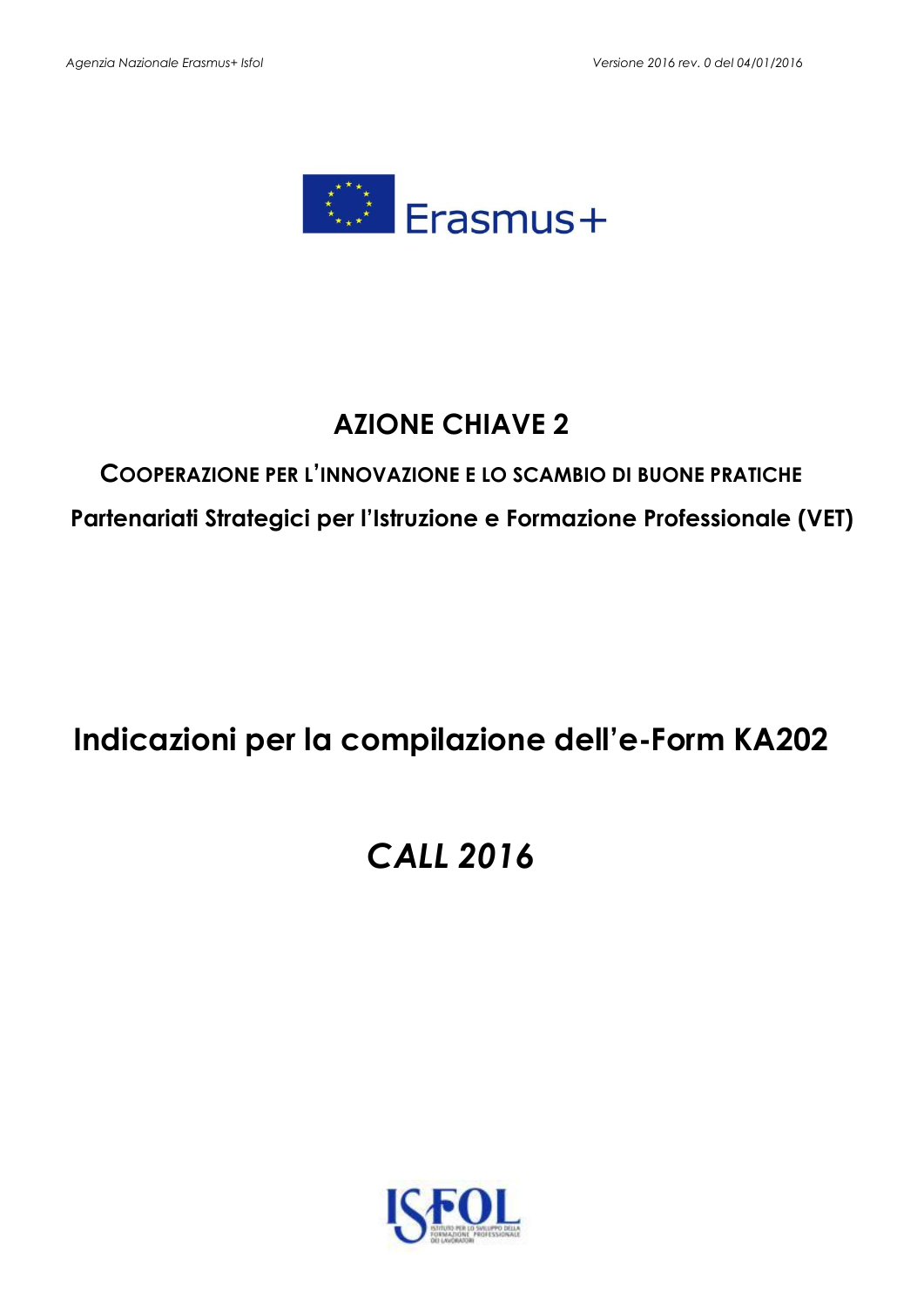## **PREMESSA**

Obiettivo di questo strumento è fornire un supporto tecnico agli organismi nella compilazione dell'**e-Form KA202** - **KA2 - Cooperation for innovation and Exchange of Good Practices - Strategic Partnership for vocational education and training** del Programma Erasmus+.

Si tratta di uno strumento soggetto ad aggiornamenti periodici ed è quindi importante verificare che la versione che si sta utilizzando sia quella in vigore.

**Si ricorda che le indicazioni fornite di seguito non sostituiscono in alcun modo i documenti ufficiali** reperibili sul sito dell'Agenzia www.erasmusplus.it dei quali è indispensabile prendere visione per una corretta compilazione dell'e-Form.

In particolare si rimanda a: **ERASMUS+ Technical guidelines for completing application e-Forms** (versione in vigore)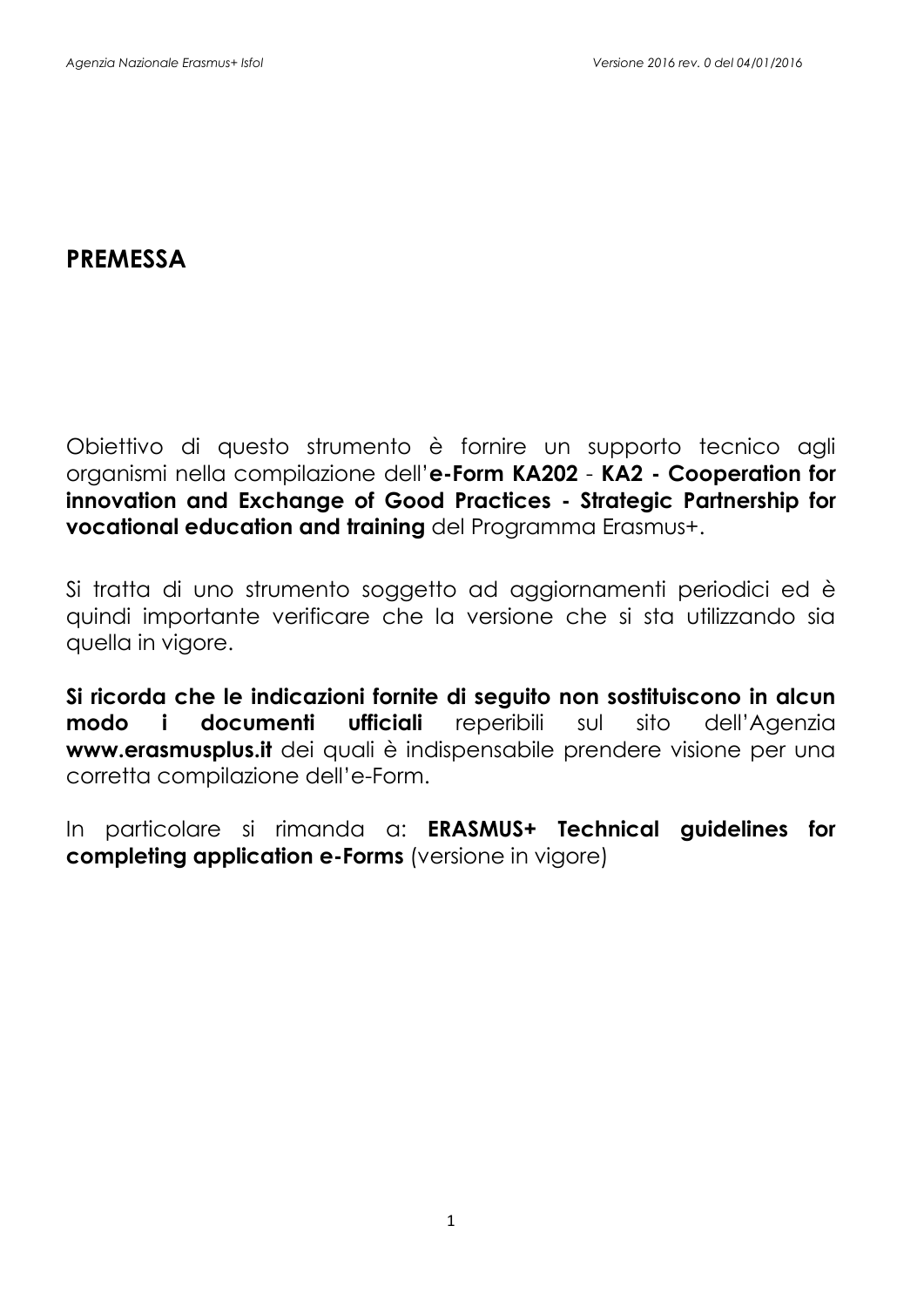

Accertarsi di utilizzare E-form corretto e verificare: - **Annualità**  - **Azione** - **Ambito di intervento**

Application Form

Call: 2016

KA2 - Cooperation for Innovation and the Exchange of Good Practices Strategic Partnerships for vocational education and training

versioni utilizzabili: 3.06 o 3.07

#### **A. General Information**

This application form consists of the following main sections:

- Context: this section asks for general information about the type of project proposal you want to submit;

- Participating organisation(s): this section asks for information about the applicant organisation and about other participating organisations involved as partners in the project;

- Description of the project: this section asks for information about the stages of the project which should include: preparation, implementation and follow-up;

- Budget: in this section you will be asked to give information about the amount of the EU grant you request;

- Project Summary: In this section you should describe in a compact way your project's rational, objectives and how you intend to achieve these.

- Check List/Data Protection Notice/Declaration of Honour: in these sections, the applicant organisation is made aware of important conditions linked to the submission of the grant request;

- Annexes: in this section, the applicant needs to attach additional documents that are mandatory for the completion of the application;

- Submission: in this section, the applicant will be able to confirm the information provided and to submit the form electronically.

| <b>B. Context</b>                                                         | For more information on how to fill in this a - i campi <b>grigi</b> si compilano automaticamente in base alle informazioni inserite nell'URF<br>i campi rosa sono obbligatori<br>i campi gialli sono facoltativi |  |  |
|---------------------------------------------------------------------------|-------------------------------------------------------------------------------------------------------------------------------------------------------------------------------------------------------------------|--|--|
| Programme                                                                 | Erasmus+                                                                                                                                                                                                          |  |  |
| Key Action                                                                | Cooperation for innovation and the exchange of good practices                                                                                                                                                     |  |  |
| Action                                                                    | <b>Strategic Partnerships</b>                                                                                                                                                                                     |  |  |
| Which field is the most impacted?                                         | Strategic Partnerships for vocational education and training                                                                                                                                                      |  |  |
| Main objective of the project $\leftarrow$                                | novità Call 2016: selezionare dal menù a tendina "Development of innovation" oppure<br>"Exchange of good practices"                                                                                               |  |  |
| Call                                                                      | 2016                                                                                                                                                                                                              |  |  |
| Round                                                                     | Round 1                                                                                                                                                                                                           |  |  |
| Deadline for Submission (dd-mm-yyyy<br>hh:nn:ss - Brussels, Belgium Time) | 31-03-2016 12:00:00                                                                                                                                                                                               |  |  |
| Language used to fill in the form                                         | selezionare dal menù a tendina la lingua utilizzata per compilare l'e-Form                                                                                                                                        |  |  |
| <b>B.1. Project Identification</b>                                        |                                                                                                                                                                                                                   |  |  |
| Project Title                                                             |                                                                                                                                                                                                                   |  |  |
| Project Acronym                                                           |                                                                                                                                                                                                                   |  |  |
| Project Start Date (dd-mm-yyyy)                                           | inserire dal dropdown calendar una data compresa tra 01-09-2016 e 31-12-2016                                                                                                                                      |  |  |
| <b>Project Total Duration (Months)</b>                                    | la durata deve essere compresa tra 12 e 36 mesi                                                                                                                                                                   |  |  |
| Project End Date (dd-mm-yyyy)                                             | le attività non possono terminare oltre il 31.08.2019                                                                                                                                                             |  |  |
| Applicant Organisation Full Legal Name (Latin<br>characters)              |                                                                                                                                                                                                                   |  |  |
| Form hash code: 206EB51DB46C0B61<br>Form has not been submitted yet<br>EN | utilizzare il tasto "Validate" per verificare<br>Validate<br>l'avvenuta compilazione dei campi obbligatori<br>e la correttezza dei dati inseriti<br>Page 1 of 35                                                  |  |  |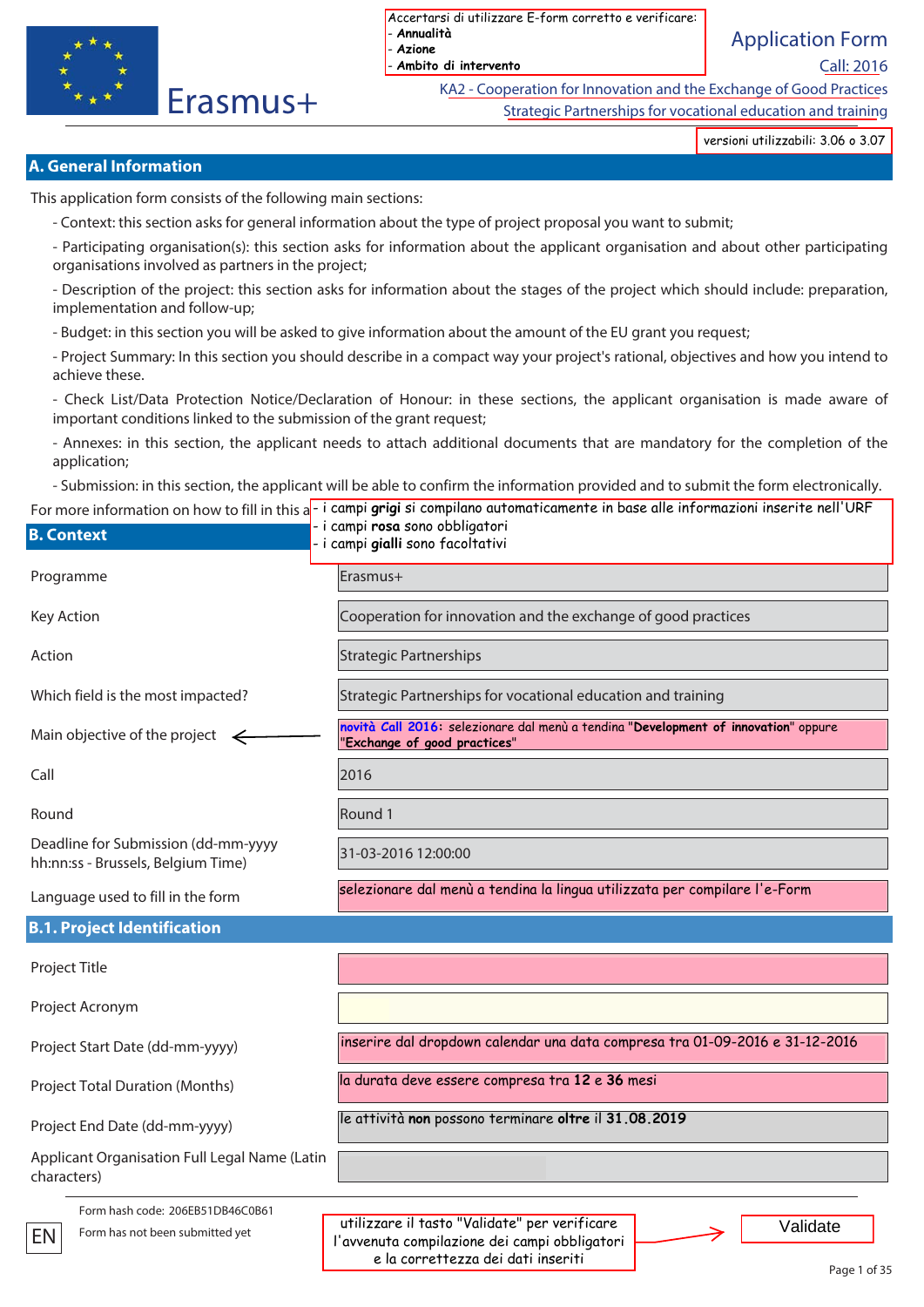

Form hash code

# 

206EB51DB46C0B61

#### **B.2. National Agency of the Applicant Organisation**

Identification **ITO1** (ITALIA) dell'Applicant Organisation selezionare dal menù a tendina l'Agenzia Nazionale del paese sede

For further details about the available Erasmus+ National Agencies, please consult the following page: http://ec.europa.eu/education/erasmus-plus/national-agencies\_en.htm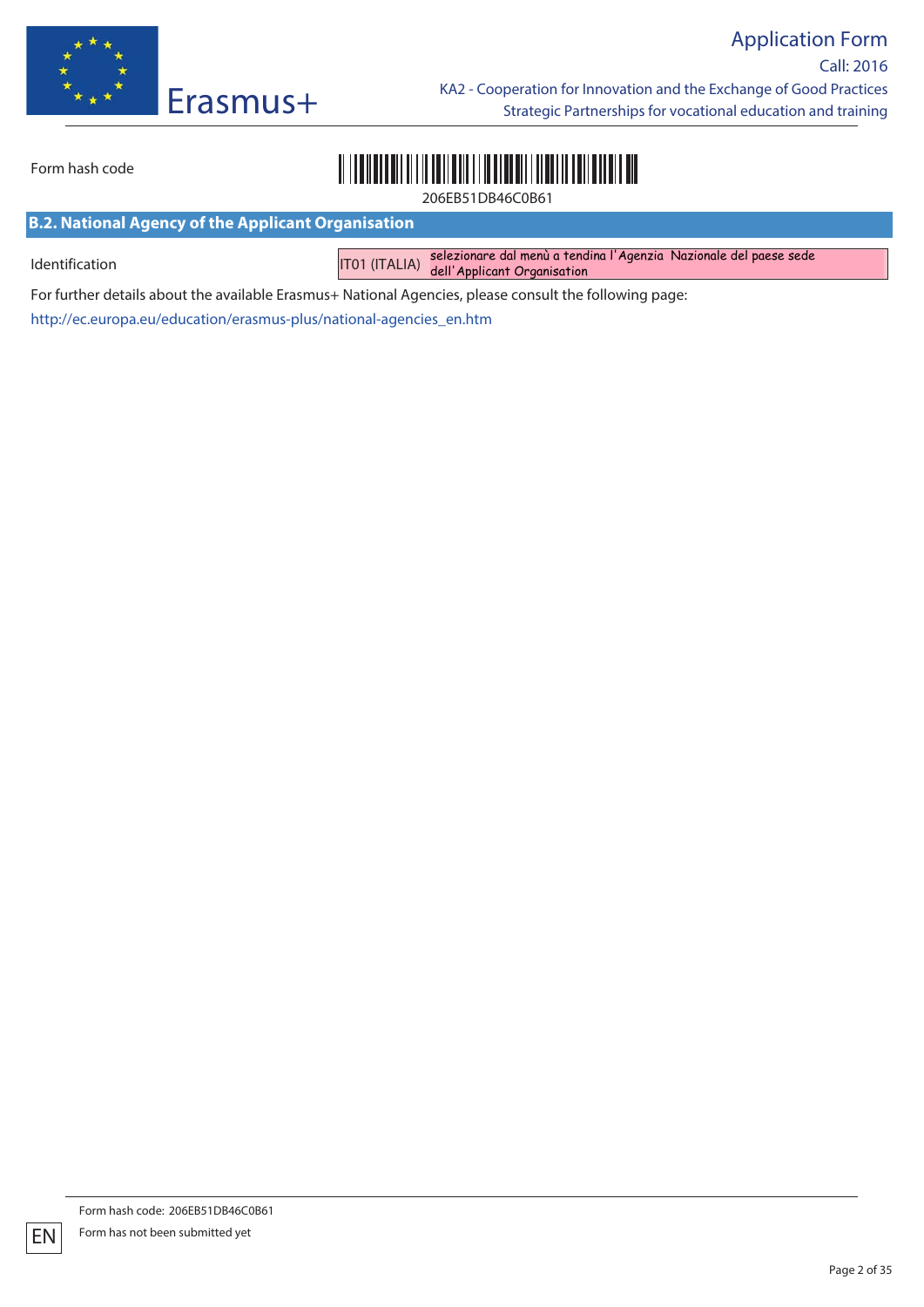

#### **C. Priorities**

Please select the most relevant horizontal or sectoral priority according to the objectives of your project.

selezionare almeno una priorità dal menù a tendina; si possono scegliere **max 3 priorità**!<br>.

Please select other relevant horizontal or sectoral priorities according to the objectives of your project.

Please comment on your choice of priorities.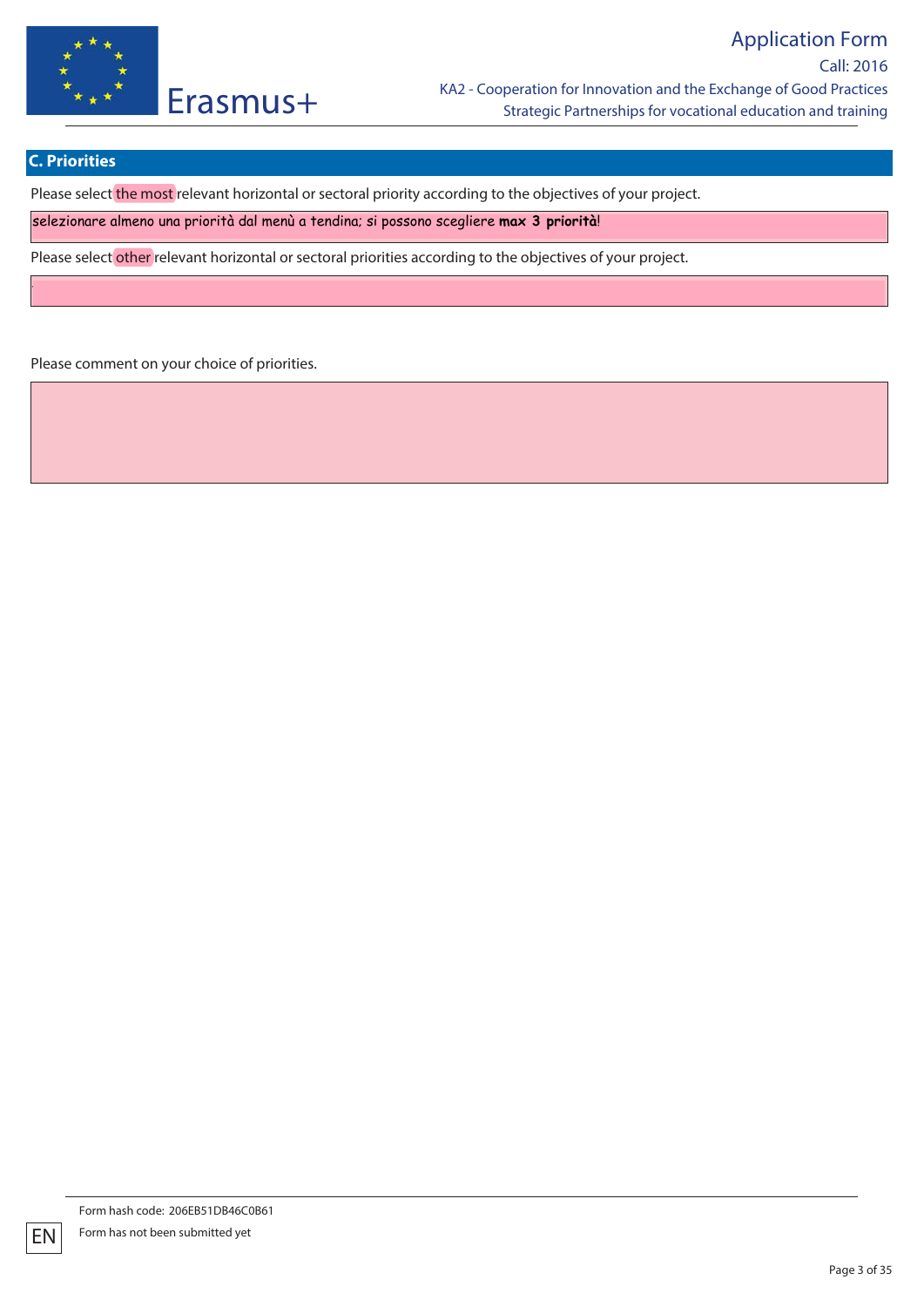

#### Application Form Call: 2016

KA2 - Cooperation for Innovation and the Exchange of Good Practices Strategic Partnerships for vocational education and training

#### **D. Participating organisation(s)**

#### **D.1. Applicant Organisation**

| <b>PIC</b>                              | se si possiede già un PIC valido non è necessario richiederne uno nuovo. Dopo l'inserimento<br>premere il tasto "check PIC"; se il PIC è corretto i campi in grigio si autocompilano |
|-----------------------------------------|--------------------------------------------------------------------------------------------------------------------------------------------------------------------------------------|
| Full legal name (National Language)     |                                                                                                                                                                                      |
| Full legal name (Latin characters)      | N.B.                                                                                                                                                                                 |
| Acronym                                 | eventuali modifiche relative ai dati che<br>compariranno automaticamente premendo il                                                                                                 |
| National ID (if applicable)             | tasto CHECK PIC potranno essere<br>apportate nel Portale del Partecipante                                                                                                            |
| Department (if applicable)              |                                                                                                                                                                                      |
| Address                                 |                                                                                                                                                                                      |
| Country                                 |                                                                                                                                                                                      |
| Region                                  |                                                                                                                                                                                      |
| P.O. Box                                |                                                                                                                                                                                      |
| Post Code                               |                                                                                                                                                                                      |
| <b>CEDEX</b>                            |                                                                                                                                                                                      |
| City                                    |                                                                                                                                                                                      |
| Website                                 |                                                                                                                                                                                      |
| Email                                   | inserire, se possibile, indirizzo PEC                                                                                                                                                |
| Telephone 1                             |                                                                                                                                                                                      |
| Telephone 2                             |                                                                                                                                                                                      |
| Fax                                     |                                                                                                                                                                                      |
| D.1.1. Profile                          |                                                                                                                                                                                      |
| Type of Organisation                    | selezionare dal menù a tendina; qualora non fosse presente la tipologia di appartenenza,<br>selezionare "Other"                                                                      |
| Is your organisation a public body?     | il campo si compila automaticamente in base alle informazioni inserite nell'URF                                                                                                      |
| Is your organisation a non-profit?      | il campo si compila automaticamente in base alle informazioni inserite nell'URF                                                                                                      |
| <b>D.1.2. Background and Experience</b> |                                                                                                                                                                                      |

Please briefly present your organisation (e.g. its type, size, scope of work, areas of specific expertise, specific social context and, if relevant, the quality system used).

Form hash code: 206EB51DB46C0B61

Form has not been submitted yet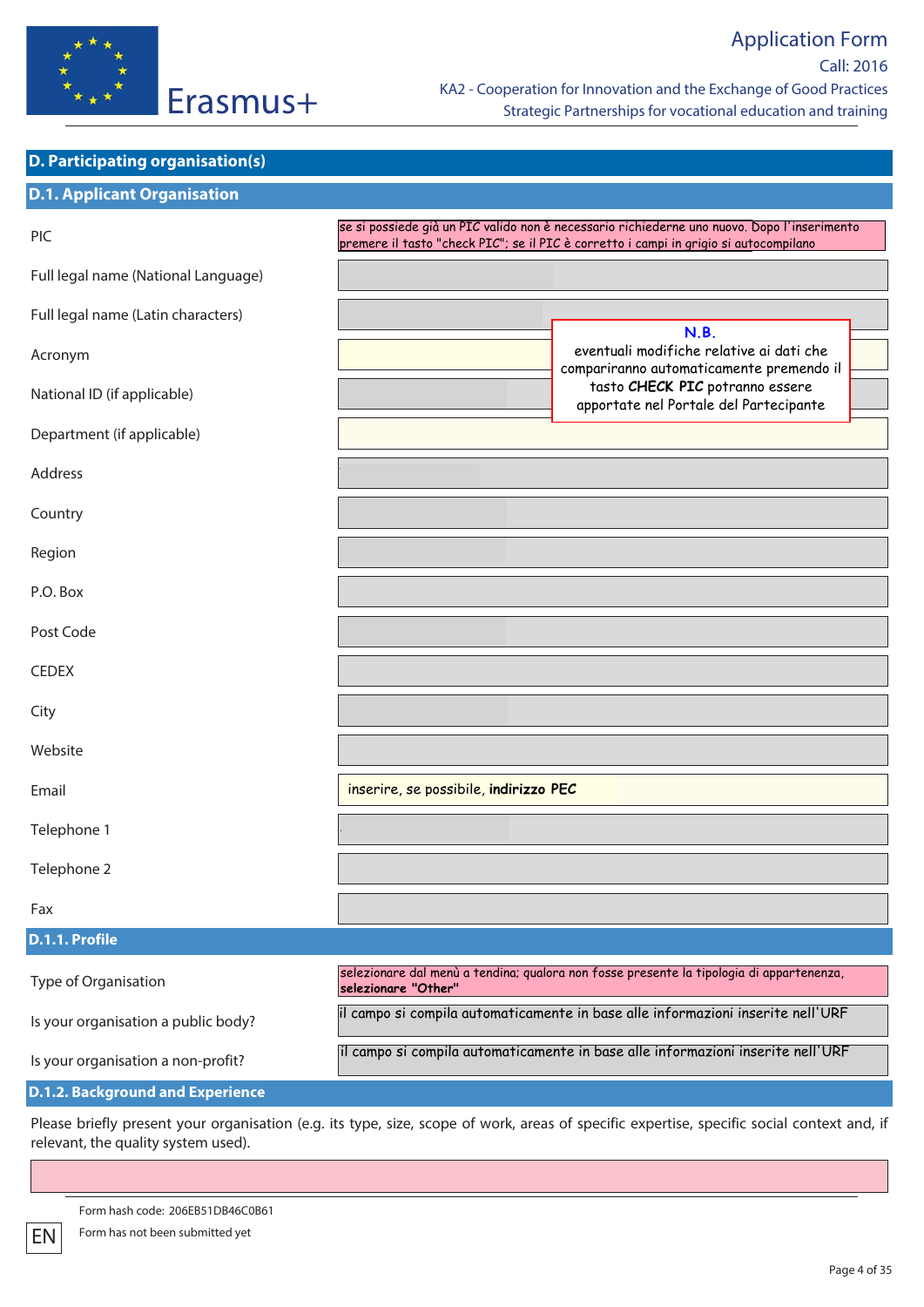

What are the activities and experience of your organisation in the areas relevant for this project? What are the skills and/or expertise of key persons involved in this project?

Have you participated in a European Union granted project in the 3 years preceding this application?

se si seleziona "Yes" dal menù a tendina, si apre la tabella sottostante dove inserire le informazioni richieste

#### Please indicate:

| EU Programme | Year | Project Identification or Contract<br>Number | Applicant/Beneficiary Name |
|--------------|------|----------------------------------------------|----------------------------|
|              |      |                                              |                            |
|              |      |                                              |                            |

| <b>D.1.3. Legal Representative</b> | il nominativo del Rappresentante Legale deve coincidere con quello della persona indicata nella |  |  |  |
|------------------------------------|-------------------------------------------------------------------------------------------------|--|--|--|
|                                    | Declaration of Honour                                                                           |  |  |  |
| Title                              |                                                                                                 |  |  |  |
| Gender                             |                                                                                                 |  |  |  |
| <b>First Name</b>                  |                                                                                                 |  |  |  |
| <b>Family Name</b>                 |                                                                                                 |  |  |  |
| Department                         |                                                                                                 |  |  |  |
| Position                           |                                                                                                 |  |  |  |
| Email                              |                                                                                                 |  |  |  |
| Telephone 1                        |                                                                                                 |  |  |  |
|                                    | If the address is different from the one of the organisation, please tick this box              |  |  |  |
| <b>D.1.4. Contact Person</b>       | si consiglia di individuare una persona diversa dal Rappresentante Legale                       |  |  |  |
| Title                              |                                                                                                 |  |  |  |
| Gender                             |                                                                                                 |  |  |  |
| <b>First Name</b>                  |                                                                                                 |  |  |  |

Form hash code: 206EB51DB46C0B61

Form has not been submitted yet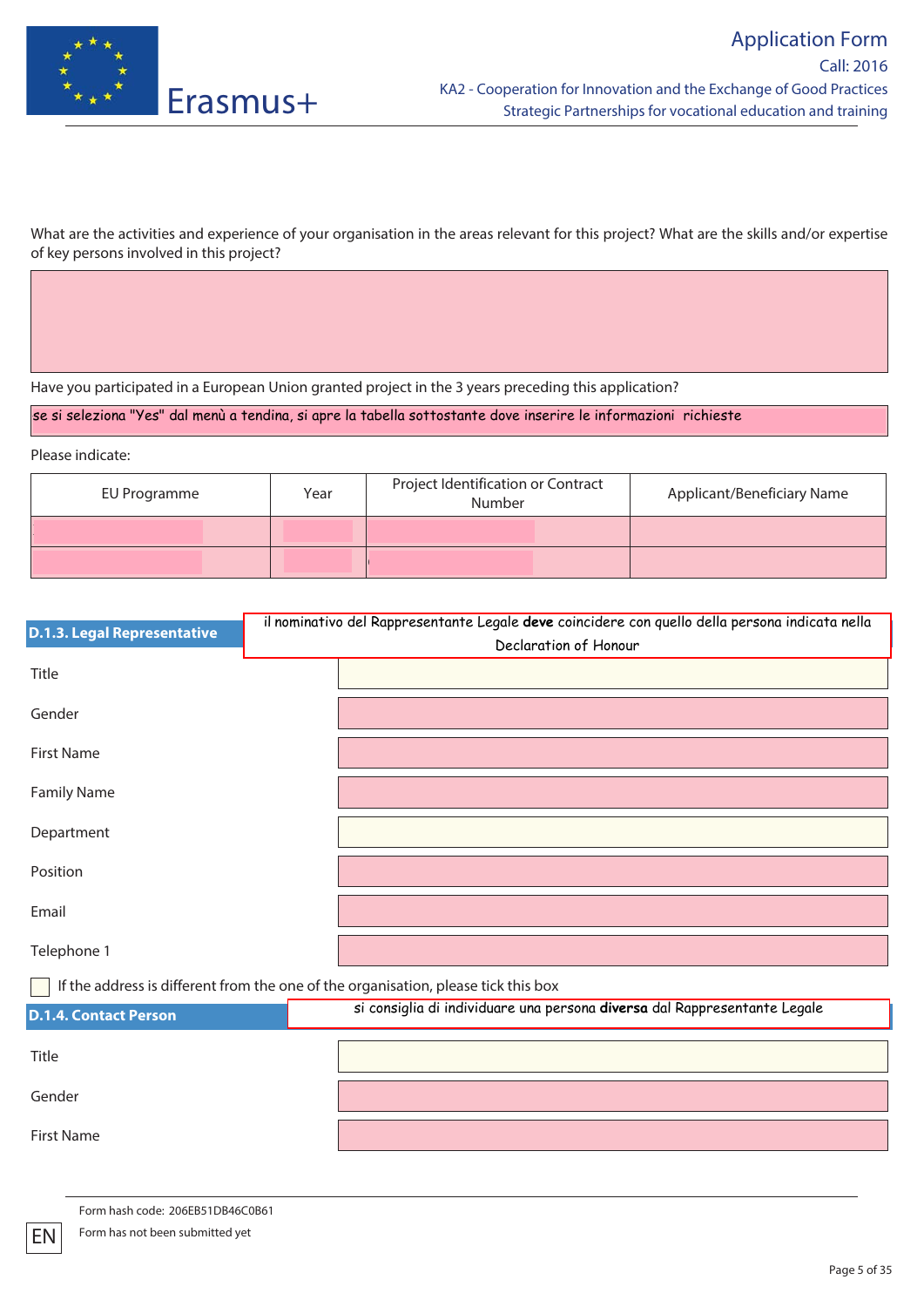

| <b>Family Name</b> |  |
|--------------------|--|
| Department         |  |
| Position           |  |
| Email              |  |
| Telephone 1        |  |

If the address is different from the one of the organisation, please tick this box $\mathcal{L}$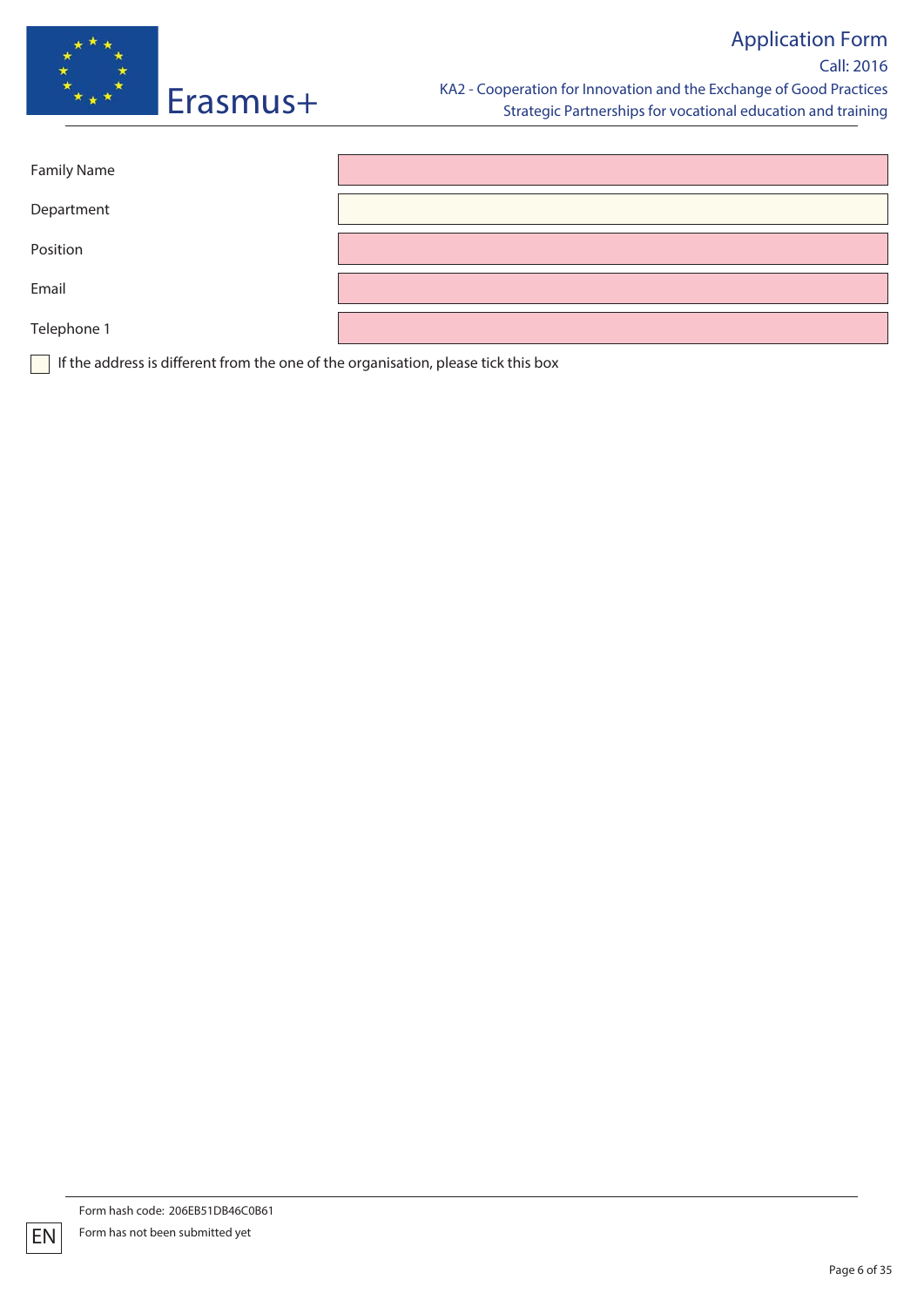

## Application Form

Call: 2016

KA2 - Cooperation for Innovation and the Exchange of Good Practices Strategic Partnerships for vocational education and training

| il Partenariato deve essere composto da almeno 3 organismi provenienti da 3 Paesi diversi del<br><b>D.2. Partner Organisation</b><br>Programma |                                                                                                                 |  |  |
|------------------------------------------------------------------------------------------------------------------------------------------------|-----------------------------------------------------------------------------------------------------------------|--|--|
| PIC                                                                                                                                            | inserire il PIC dell'organismo partner                                                                          |  |  |
| Full legal name (National Language)                                                                                                            |                                                                                                                 |  |  |
| Full legal name (Latin characters)                                                                                                             |                                                                                                                 |  |  |
| Acronym                                                                                                                                        |                                                                                                                 |  |  |
| National ID (if applicable)                                                                                                                    |                                                                                                                 |  |  |
| Department (if applicable)                                                                                                                     |                                                                                                                 |  |  |
| Address                                                                                                                                        |                                                                                                                 |  |  |
| Country                                                                                                                                        |                                                                                                                 |  |  |
| Region                                                                                                                                         |                                                                                                                 |  |  |
| P.O. Box                                                                                                                                       |                                                                                                                 |  |  |
| Post Code                                                                                                                                      |                                                                                                                 |  |  |
| <b>CEDEX</b>                                                                                                                                   |                                                                                                                 |  |  |
| City                                                                                                                                           |                                                                                                                 |  |  |
| Website                                                                                                                                        |                                                                                                                 |  |  |
| Email                                                                                                                                          |                                                                                                                 |  |  |
| Telephone 1                                                                                                                                    |                                                                                                                 |  |  |
| Telephone 2                                                                                                                                    |                                                                                                                 |  |  |
| Fax                                                                                                                                            |                                                                                                                 |  |  |
| D.2.1. Profile                                                                                                                                 |                                                                                                                 |  |  |
| Type of Organisation                                                                                                                           | selezionare dal menù a tendina; qualora non fosse presente la tipologia di appartenenza,<br>selezionare "Other" |  |  |
| Is the partner organisation a public body?                                                                                                     | il campo si compila automaticamente in base alle informazioni inserite nell'URF                                 |  |  |
| Is the partner organisation a non-profit?                                                                                                      | il campo si compila automaticamente in base alle informazioni inserite nell'URF                                 |  |  |
| <b>D.2.2. Background and Experience</b>                                                                                                        |                                                                                                                 |  |  |

Please briefly present the partner organisation (e.g. its type, size, scope of work, areas of specific expertise, specific social context and, if relevant, the quality system used).

Form hash code: 206EB51DB46C0B61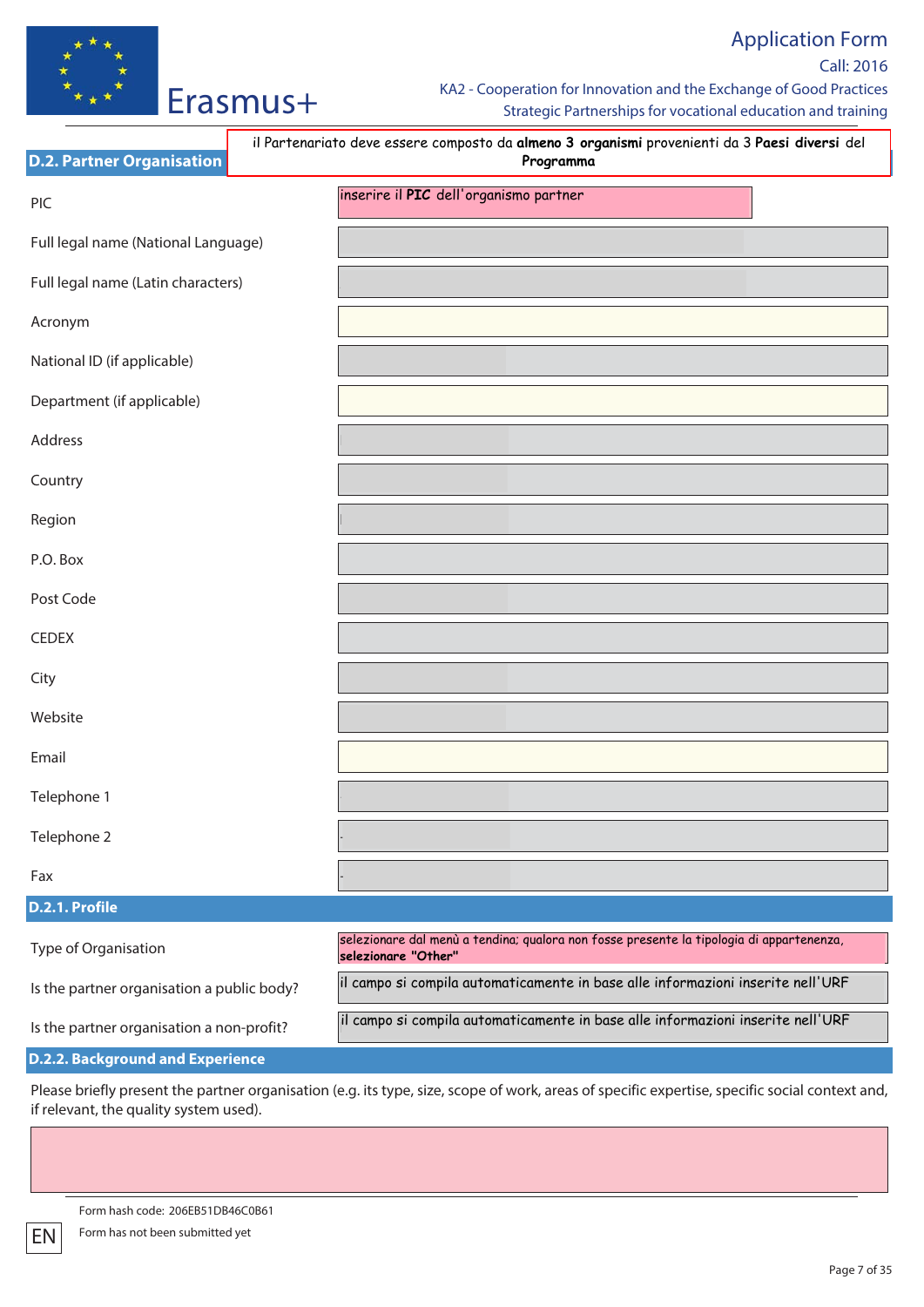

Application Form

What are the activities and experience of the partner organisation in the areas relevant for this project? What are the skills and/or expertise of key persons involved in this project?

Has the partner organisation participated in a European Union granted project in the 3 years preceding this application?

#### **D.2.3. Legal Representative**

| Title              |  |
|--------------------|--|
| Gender             |  |
| <b>First Name</b>  |  |
| <b>Family Name</b> |  |
| Department         |  |
| Position           |  |
| Email              |  |
| Telephone 1        |  |

If the address is different from the one of the organisation, please tick this box

#### **D.2.4. Contact Person**

| Title                                                                                                                |  |
|----------------------------------------------------------------------------------------------------------------------|--|
| Gender                                                                                                               |  |
| <b>First Name</b>                                                                                                    |  |
| <b>Family Name</b>                                                                                                   |  |
| Department                                                                                                           |  |
| Position                                                                                                             |  |
| Email                                                                                                                |  |
| Telephone 1                                                                                                          |  |
| والمتعاون والمستحيل والمتحاول والمتحاول والمتحار والمتحافظ والمتحاول والمتحاول والمتحاول والمتحاول والمتحاول والمتحا |  |

**If the address is different from the one of the organisation, please tick this box** 

|  |  | Form hash code: 206EB51DB46C0B61 |
|--|--|----------------------------------|

Form has not been submitted yet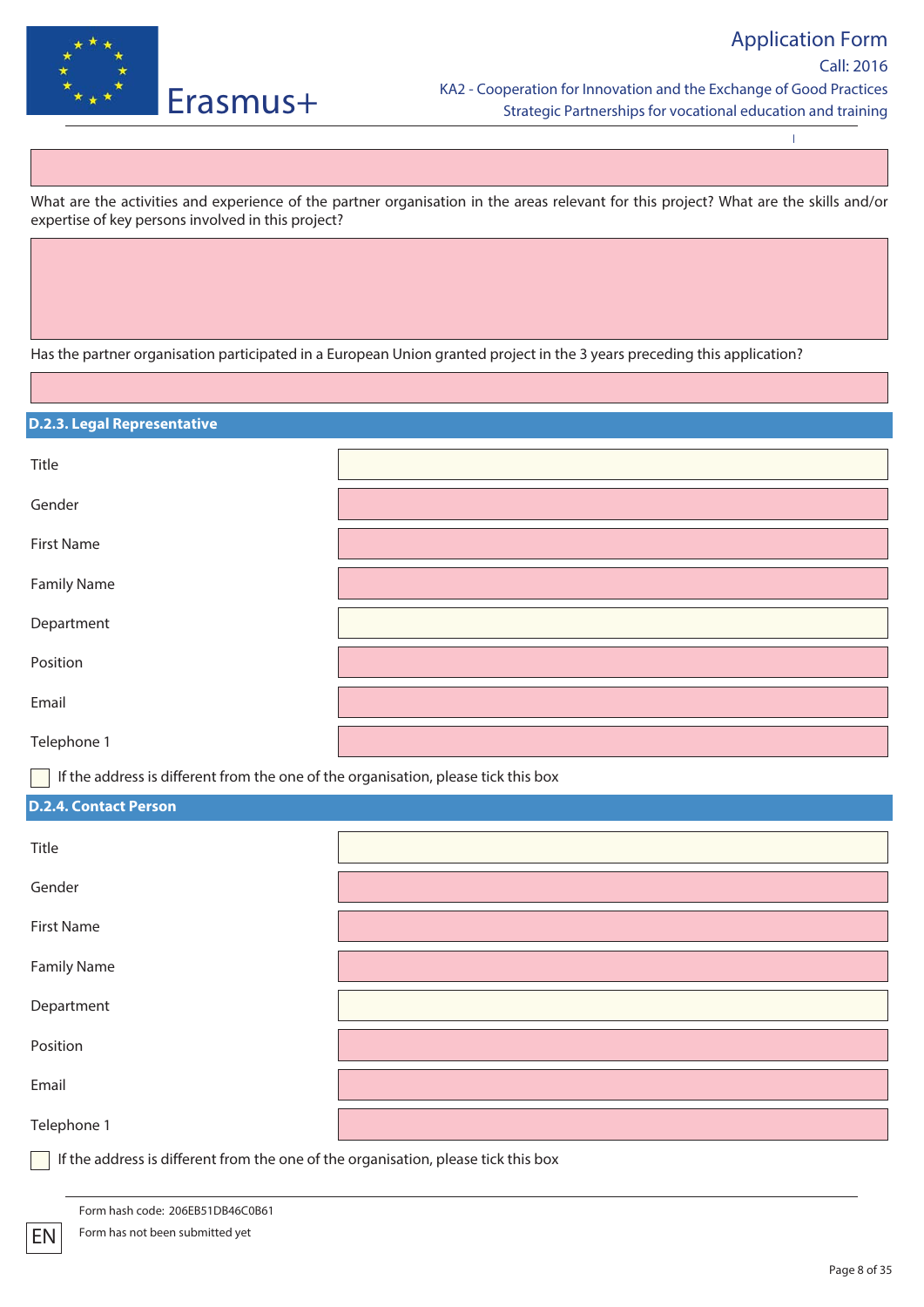$x^*$ <br>  $x^*$ <br>  $x^*$ <br>  $x^*$ Erasmus+

### Application Form

Call: 2016

KA2 - Cooperation for Innovation and the Exchange of Good Practices Strategic Partnerships for vocational education and training

| <b>D.3. Partner Organisation</b>           | nel formulario compaiono per default l'applicant + 2 partner (numero minimo!)<br>La funzione Add Partner consente di aggiungerne altri |  |  |
|--------------------------------------------|----------------------------------------------------------------------------------------------------------------------------------------|--|--|
| PIC                                        | inserire il PIC dell'organismo partner                                                                                                 |  |  |
| Full legal name (National Language)        |                                                                                                                                        |  |  |
| Full legal name (Latin characters)         |                                                                                                                                        |  |  |
| Acronym                                    |                                                                                                                                        |  |  |
| National ID (if applicable)                |                                                                                                                                        |  |  |
| Department (if applicable)                 |                                                                                                                                        |  |  |
| Address                                    |                                                                                                                                        |  |  |
| Country                                    |                                                                                                                                        |  |  |
| Region                                     |                                                                                                                                        |  |  |
| P.O. Box                                   |                                                                                                                                        |  |  |
| Post Code                                  |                                                                                                                                        |  |  |
| <b>CEDEX</b>                               |                                                                                                                                        |  |  |
| City                                       |                                                                                                                                        |  |  |
| Website                                    |                                                                                                                                        |  |  |
| Email                                      |                                                                                                                                        |  |  |
| Telephone 1                                |                                                                                                                                        |  |  |
| Telephone 2                                |                                                                                                                                        |  |  |
| Fax                                        |                                                                                                                                        |  |  |
| D.3.1. Profile                             |                                                                                                                                        |  |  |
| Type of Organisation                       | selezionare dal menù a tendina; qualora non fosse presente la tipologia di appartenenza,<br>selezionare "Other"                        |  |  |
| Is the partner organisation a public body? | il campo si compila automaticamente in base alle informazioni inserite nell'URF                                                        |  |  |
| Is the partner organisation a non-profit?  | il campo si compila automaticamente in base alle informazioni inserite nell'URF                                                        |  |  |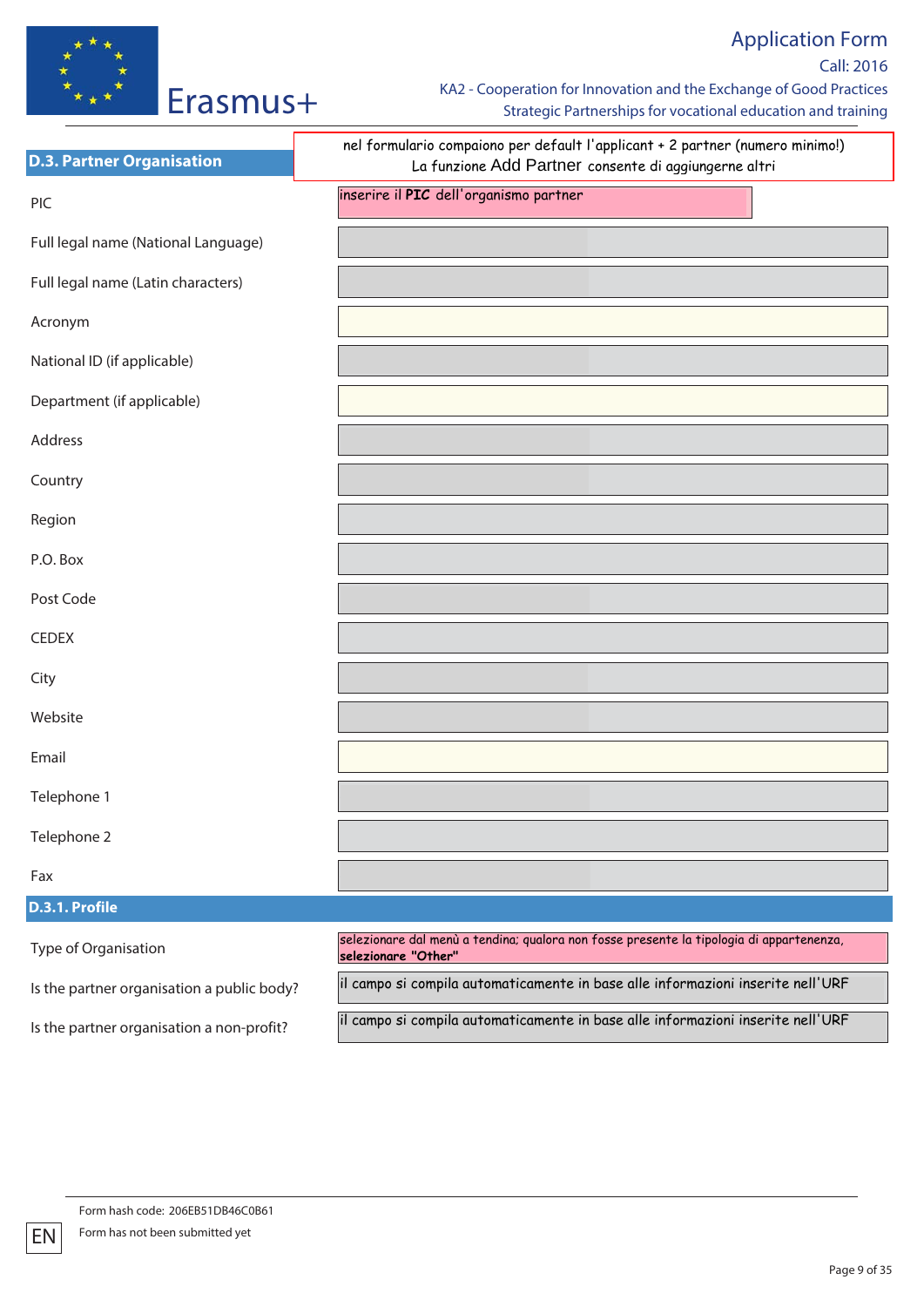

#### **D.3.3. Background and Experience**

Please briefly present the partner organisation (e.g. its type, size, scope of work, areas of specific expertise, specific social context and, if relevant, the quality system used).

What are the activities and experience of the partner organisation in the areas relevant for this project? What are the skills and/or expertise of key persons involved in this project?

Has the partner organisation participated in a European Union granted project in the 3 years preceding this application?

| <b>D.3.4. Legal Representative</b>                                                 |  |  |  |
|------------------------------------------------------------------------------------|--|--|--|
| Title                                                                              |  |  |  |
| Gender                                                                             |  |  |  |
| <b>First Name</b>                                                                  |  |  |  |
| <b>Family Name</b>                                                                 |  |  |  |
| Department                                                                         |  |  |  |
| Position                                                                           |  |  |  |
| Email                                                                              |  |  |  |
| Telephone 1                                                                        |  |  |  |
| If the address is different from the one of the organisation, please tick this box |  |  |  |
| <b>D.3.5. Contact Person</b>                                                       |  |  |  |
| Title                                                                              |  |  |  |
| Gender                                                                             |  |  |  |
| <b>First Name</b>                                                                  |  |  |  |
| <b>Family Name</b>                                                                 |  |  |  |
| Department                                                                         |  |  |  |

Form hash code: 206EB51DB46C0B61

Form has not been submitted yet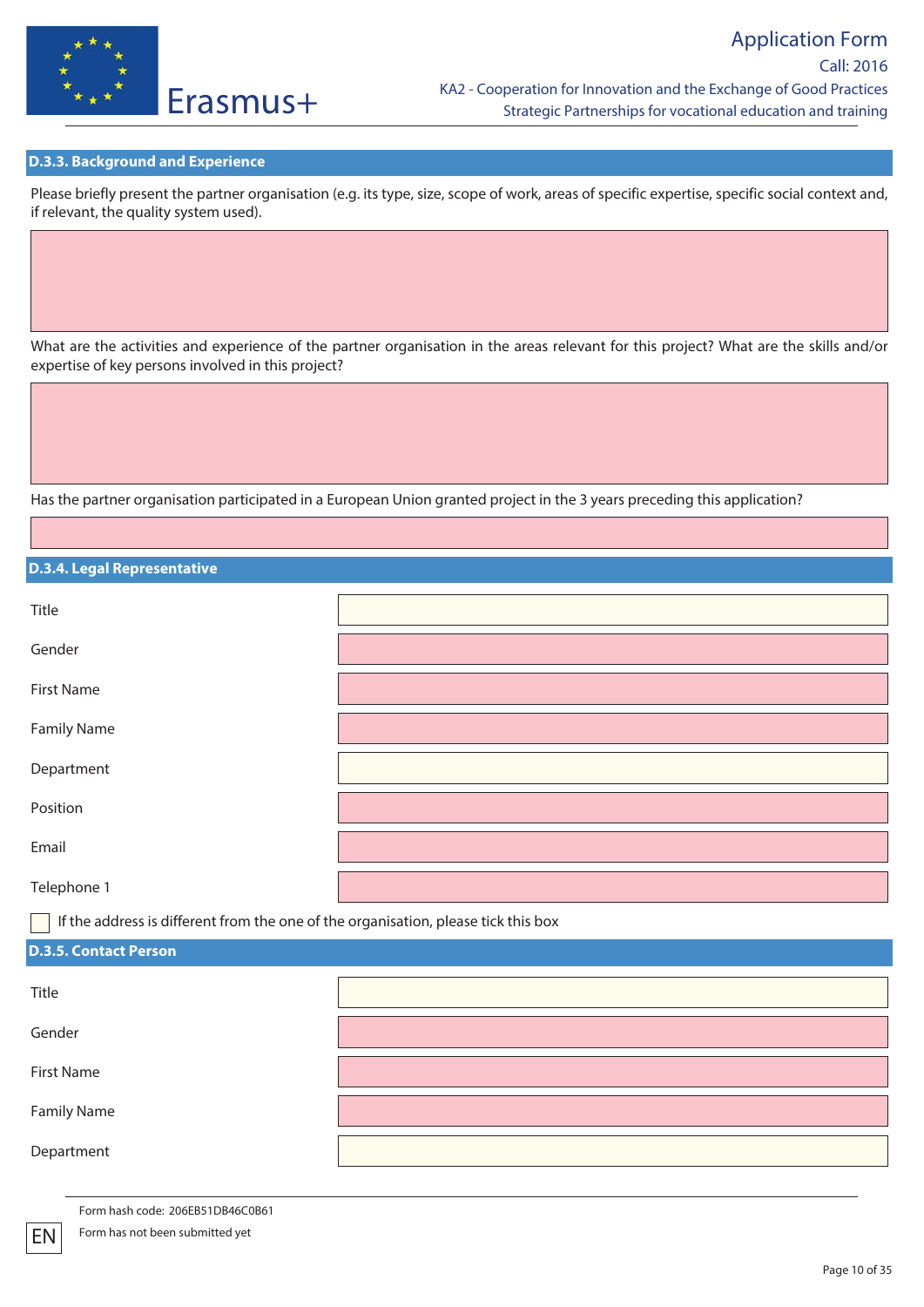

Position

Email

Telephone 1

If the address is different from the one of the organisation, please tick this box

Form hash code: 206EB51DB46C0B61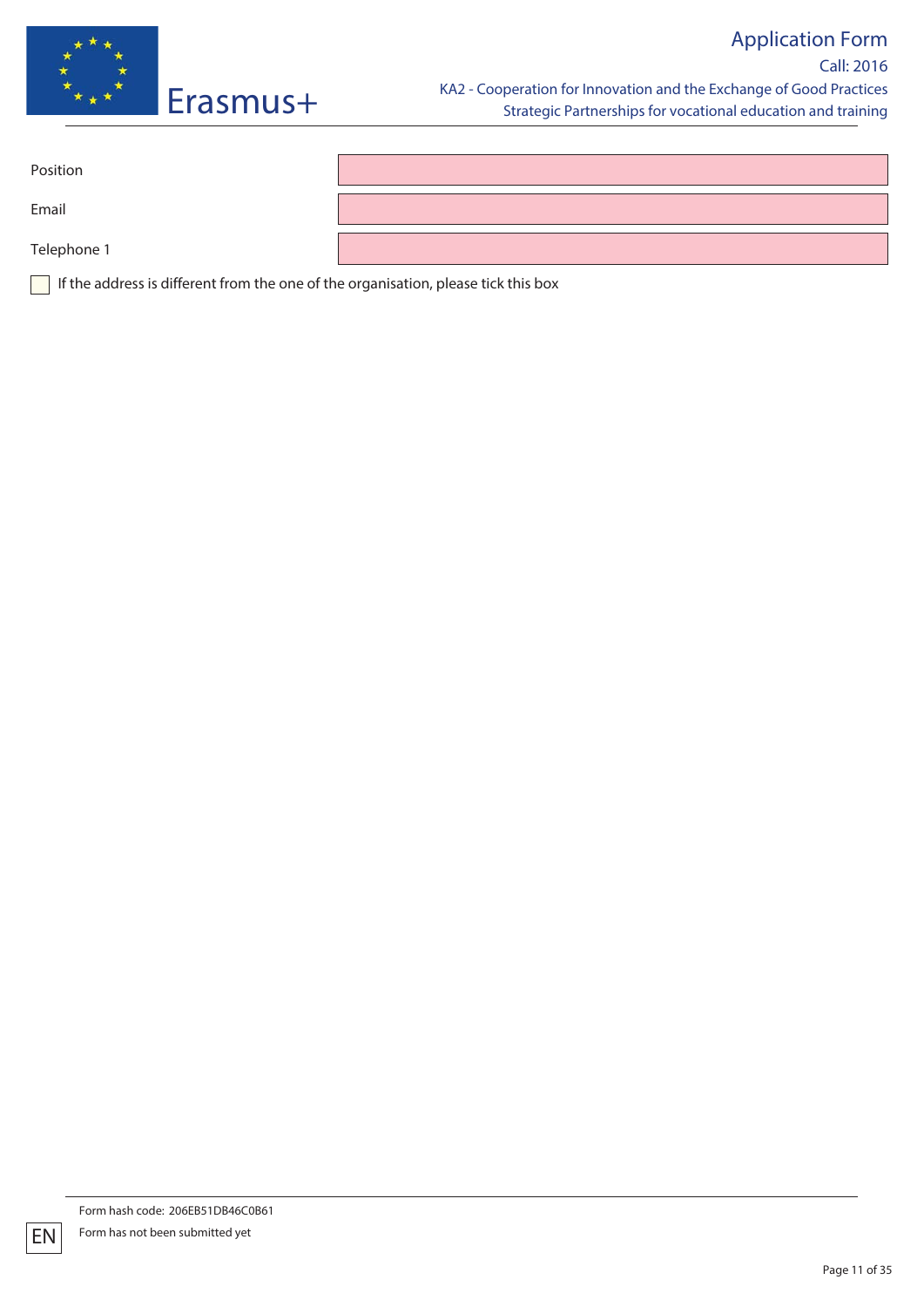

#### **E. Description of the Project**

What is the rationale of this project, in terms of objectives pursued and needs and target groups to be addressed? Why should this project be carried out transnationally?

In what way is the project innovative and/or complementary to other projects already carried out?

How did you choose the project partners and what experiences and competences will they bring to the project? How was the partnership established and does it involve organisations that have never previously been involved in a similar project? How will the tasks and responsibilities be distributed among the partners?

How will cooperation and communication happen among all project partners and with other relevant stakeholders? What will be the purpose and frequency of the transnational project meetings and who will participate in them?

What are the most relevant topics addressed by your project?

selezionare un topic dal menù a tendina (**max 3 topic!)** 

What results are expected during the project and on its completion? Please provide a detailed description of the expected results (if they are not listed in intellectual outputs, multiplier events or learning, training, teaching activities).

#### **E.1. Participants**

Form hash code: 206EB51DB46C0B61

Form has not been submitted yet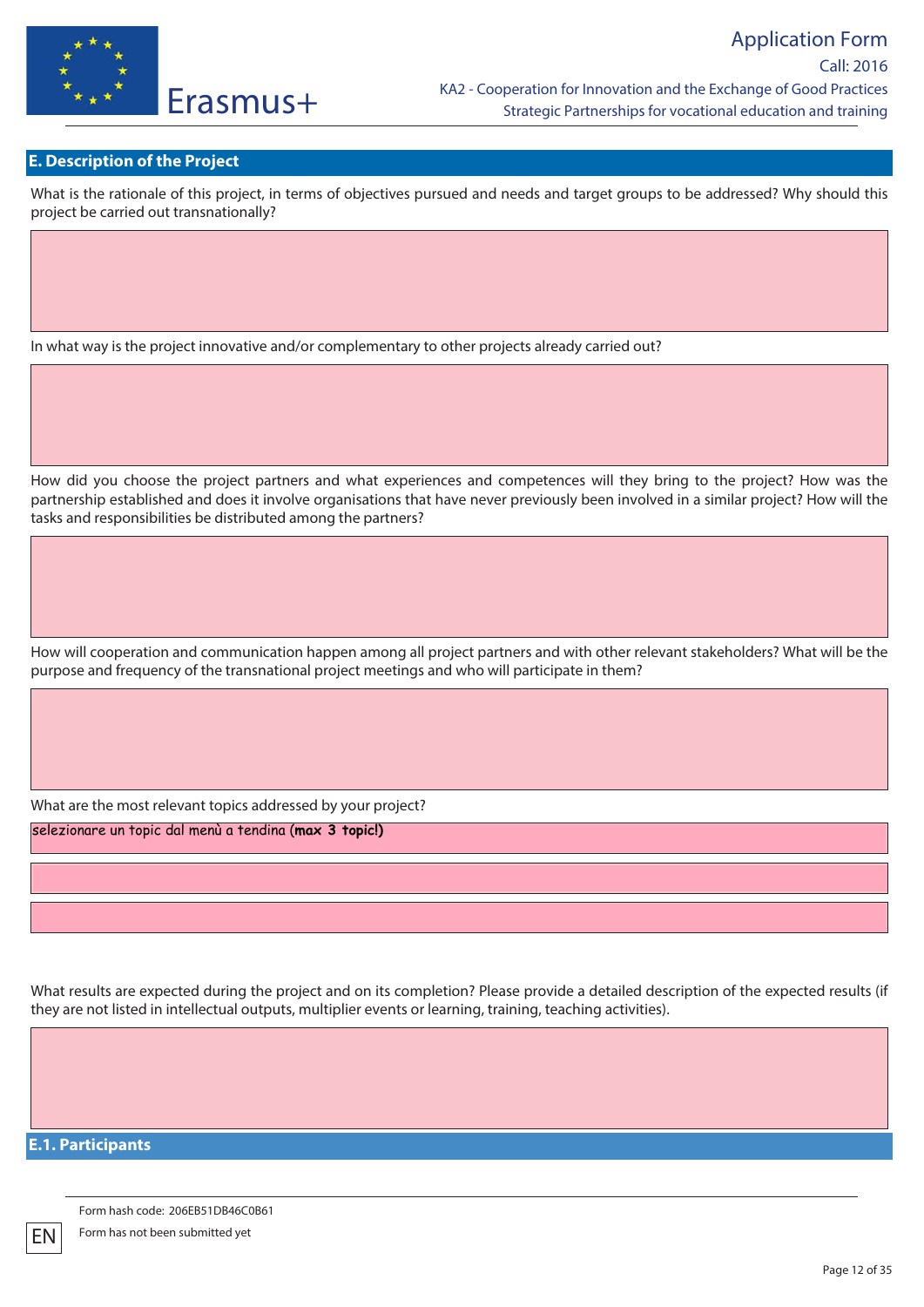

Approximately, how many persons will benefit indirectly from or will be target of the activities organised by the project? (i.e. participants for whom a specific grant is not foreseen, such as local participants in multiplier events, or other types of events, etc.)

Please describe briefly how and in which activities these persons will be involved

Participants with fewer opportunities: does your project involve participants facing situations that make their participation more difficult?

se si seleziona "Yes" dal menù a tendina, compilare i campi sottostanti

How many participants (out of the total number) would fall into this category?

indicare il numero delle persone svantaggiate che si intende coinvolgere<br>.

Which types of situations are these participants facing?

selezionare dal menù a tendina la tipologia di svantaggio

How will you support these participants so that they will fully engage in the planned activities?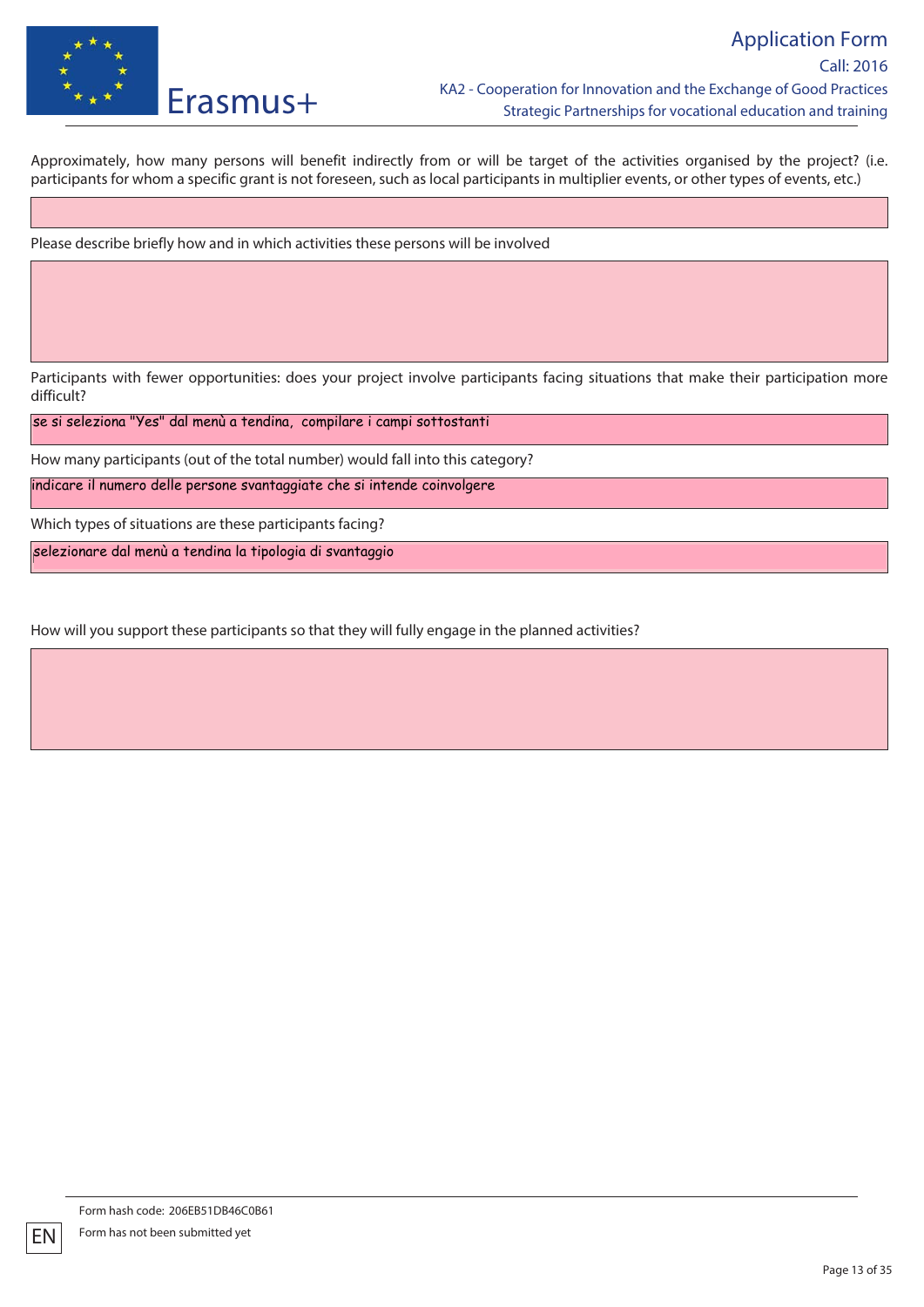

#### **F. Preparation**

Please describe what will be done in preparation by your organisation and by your partners before the actual project activities take place, e.g. administrative arrangements, etc.

**F.1. Project Management**

How will you ensure proper budget control and time management in your project?

How will the quality of the project's activities and results be monitored and evaluated? Please mention the involved staff profiles and frequency of such quality checks.

What are your plans for handling project risks (e.g. conflict resolution processes)?

Which activities and indicators of achievement (quantitative and qualitative) will you put in place in order to assess whether and to what extent, the project reaches its objectives and results?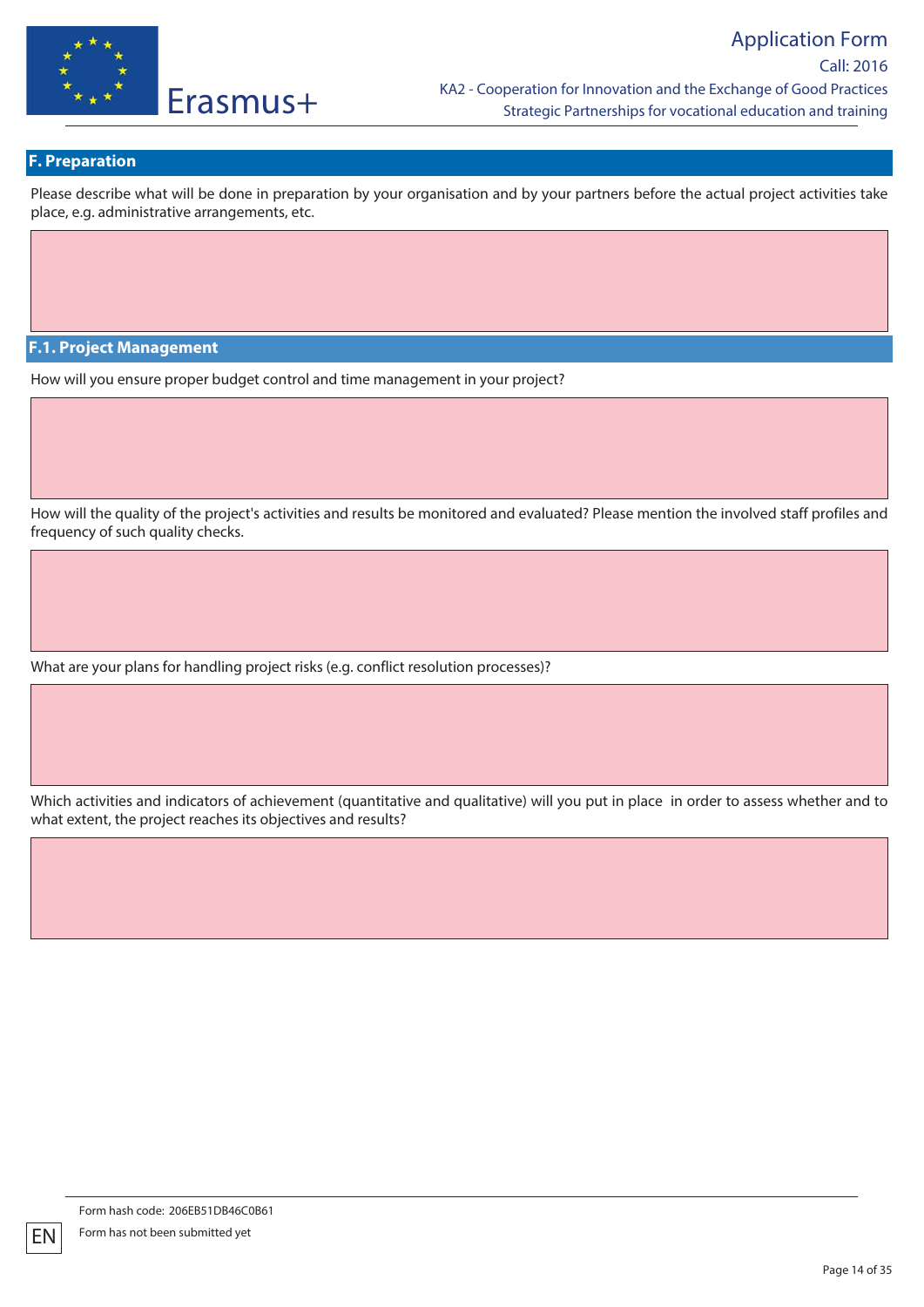

#### **G. Implementation**

Please elaborate on the methodology you intend to apply in your project. Please also provide detailed information about the project activities that you will carry out with the support of the grant requested under the item "Project Management and Implementation".

Please provide detailed information about the activities that your project will organise and elaborate on the methods you intend to use.

**novità Call 2016:** questa sezione deve essere coerente con quanto indicato nel **Timeline for the project** disponibile su http:// www.erasmusplus.it

**G.1. Intellectual Outputs**

sezione presente **solo** per Partenariati Strategici il cui obiettivo è "**Development of innovation**"

Do you plan to include intellectual outputs in your project?

se si seleziona "Yes" dal menù a tendina, compilare la tabella sottostante

| se si seleziona "Yes" dal menù a tendina, compilare la tabella sottostante                                       |                                                                                                                                                                                                                                                                                                                                                                                                                 |
|------------------------------------------------------------------------------------------------------------------|-----------------------------------------------------------------------------------------------------------------------------------------------------------------------------------------------------------------------------------------------------------------------------------------------------------------------------------------------------------------------------------------------------------------|
|                                                                                                                  | When filling in the Intellectual outputs section, please specify the leading and the participating organisations under each output that<br>have a significant contribution in terms of potential impact and transferability (e.g. new curricula, pedagogical materials, IT Tools,<br>analysis and studies, etc.). This will allow for specifying the corresponding costs in the specific section of the budget. |
| Output Identification                                                                                            | O1                                                                                                                                                                                                                                                                                                                                                                                                              |
| <b>Output Title</b>                                                                                              |                                                                                                                                                                                                                                                                                                                                                                                                                 |
| <b>Output Description</b>                                                                                        |                                                                                                                                                                                                                                                                                                                                                                                                                 |
| Please describe the tasks leading to<br>the production of the intellectual<br>output and the applied methodology | novità Call 2016: illustrare le attività preparatorie alla realizzazione del prodotto e la<br>metodologia                                                                                                                                                                                                                                                                                                       |
| Start Date (dd-mm-yyyy)                                                                                          | inserire dal dropdown calendar la data di avvio di sviluppo del prodotto                                                                                                                                                                                                                                                                                                                                        |
| End Date (dd-mm-yyyy)                                                                                            | inserire dal dropdown calendar la data conclusiva di realizzazione del prodotto                                                                                                                                                                                                                                                                                                                                 |
| Languages                                                                                                        | selezionare dal menù a tendina la lingua in cui il prodotto sarà disponibile                                                                                                                                                                                                                                                                                                                                    |
|                                                                                                                  |                                                                                                                                                                                                                                                                                                                                                                                                                 |
| Media(s)                                                                                                         | selezionare dal menù a tendina la tipologia di supporto su cui il prodotto sarà realizzato                                                                                                                                                                                                                                                                                                                      |
|                                                                                                                  |                                                                                                                                                                                                                                                                                                                                                                                                                 |
| <b>Activity Leading Organisation</b>                                                                             |                                                                                                                                                                                                                                                                                                                                                                                                                 |
| <b>Participating Organisations</b>                                                                               |                                                                                                                                                                                                                                                                                                                                                                                                                 |
| 7                                                                                                                |                                                                                                                                                                                                                                                                                                                                                                                                                 |
| cliccare Add Output<br>per aggiungere IO                                                                         | cliccare Remove Output<br>per eliminare IO                                                                                                                                                                                                                                                                                                                                                                      |

EN



Form hash code: 206EB51DB46C0B61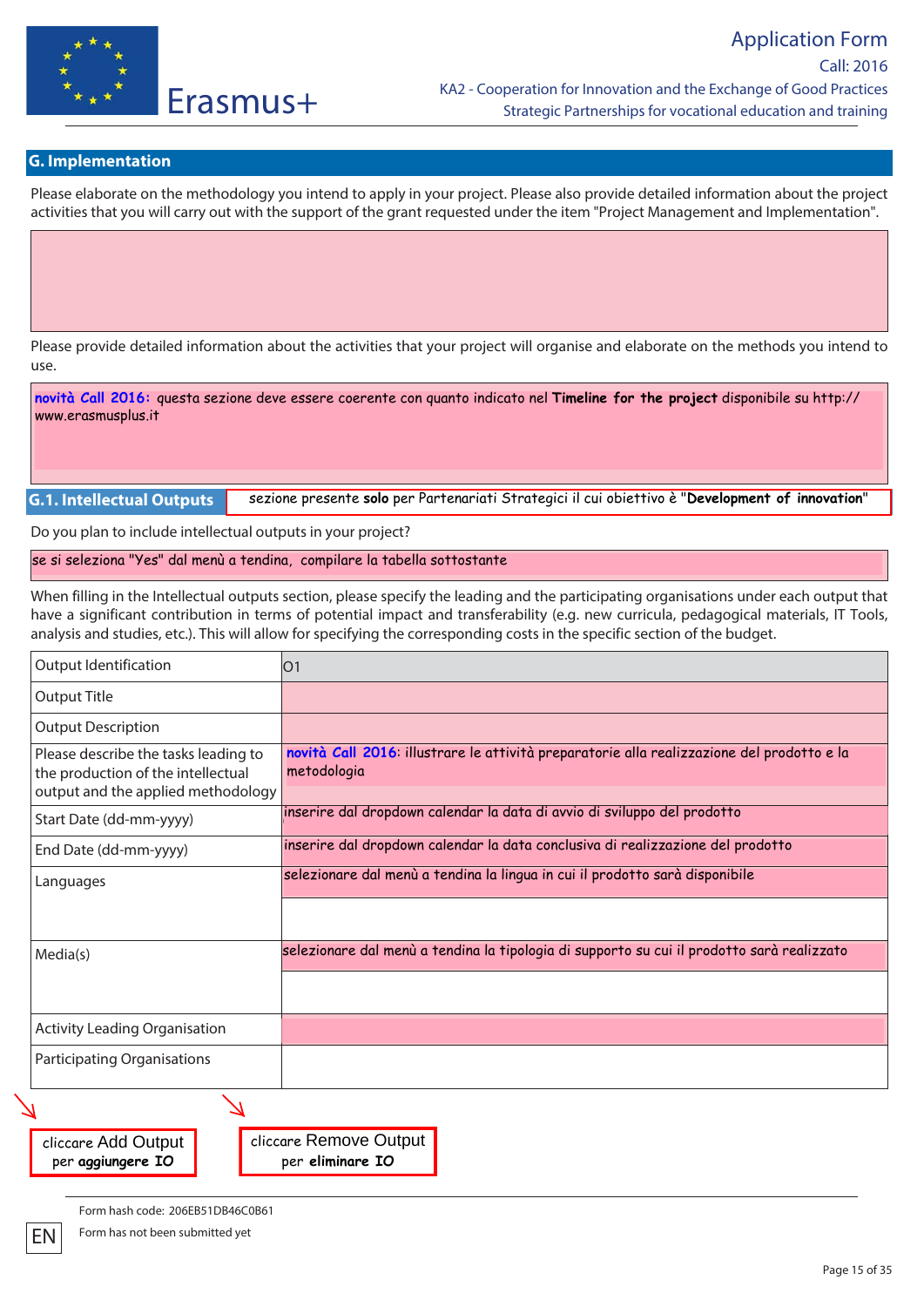

#### **G.2. Multiplier Events**

Do you plan to include Multiplier Events in your project?

se si seleziona "Yes" dal menù a tendina, compilare la tabella sottostante

Grant support for Multiplier Events can only be asked for if the project intends to produce substantial Intellectual Outputs. Other dissemination activities will be supported via the grant item Project Management and Implementation.

| Event Identification                 | E <sub>1</sub>                                                         |
|--------------------------------------|------------------------------------------------------------------------|
| <b>Event Title</b>                   |                                                                        |
| Country of Venue                     |                                                                        |
| <b>Event Description</b>             |                                                                        |
| Start Date (dd-mm-yyyy)              | inserire data di avvio                                                 |
| End Date (dd-mm-yyyy)                | inserire data di conclusione                                           |
| Intellectual Outputs Covered         | selezionare dal menù a tendina l'IO oggetto dell'evento moltiplicatore |
|                                      |                                                                        |
| <b>Activity Leading Organisation</b> |                                                                        |
| <b>Participating Organisations</b>   |                                                                        |
|                                      |                                                                        |
| <b>Event Identification</b>          | E <sub>2</sub>                                                         |
| <b>Event Title</b>                   |                                                                        |
| Country of Venue                     |                                                                        |
| <b>Event Description</b>             |                                                                        |
| Start Date (dd-mm-yyyy)              |                                                                        |
| End Date (dd-mm-yyyy)                |                                                                        |
| Intellectual Outputs Covered         |                                                                        |
|                                      |                                                                        |
| <b>Activity Leading Organisation</b> |                                                                        |

cliccare Add Event per **aggiungere ME**

cliccare Remove Event per **eliminare ME**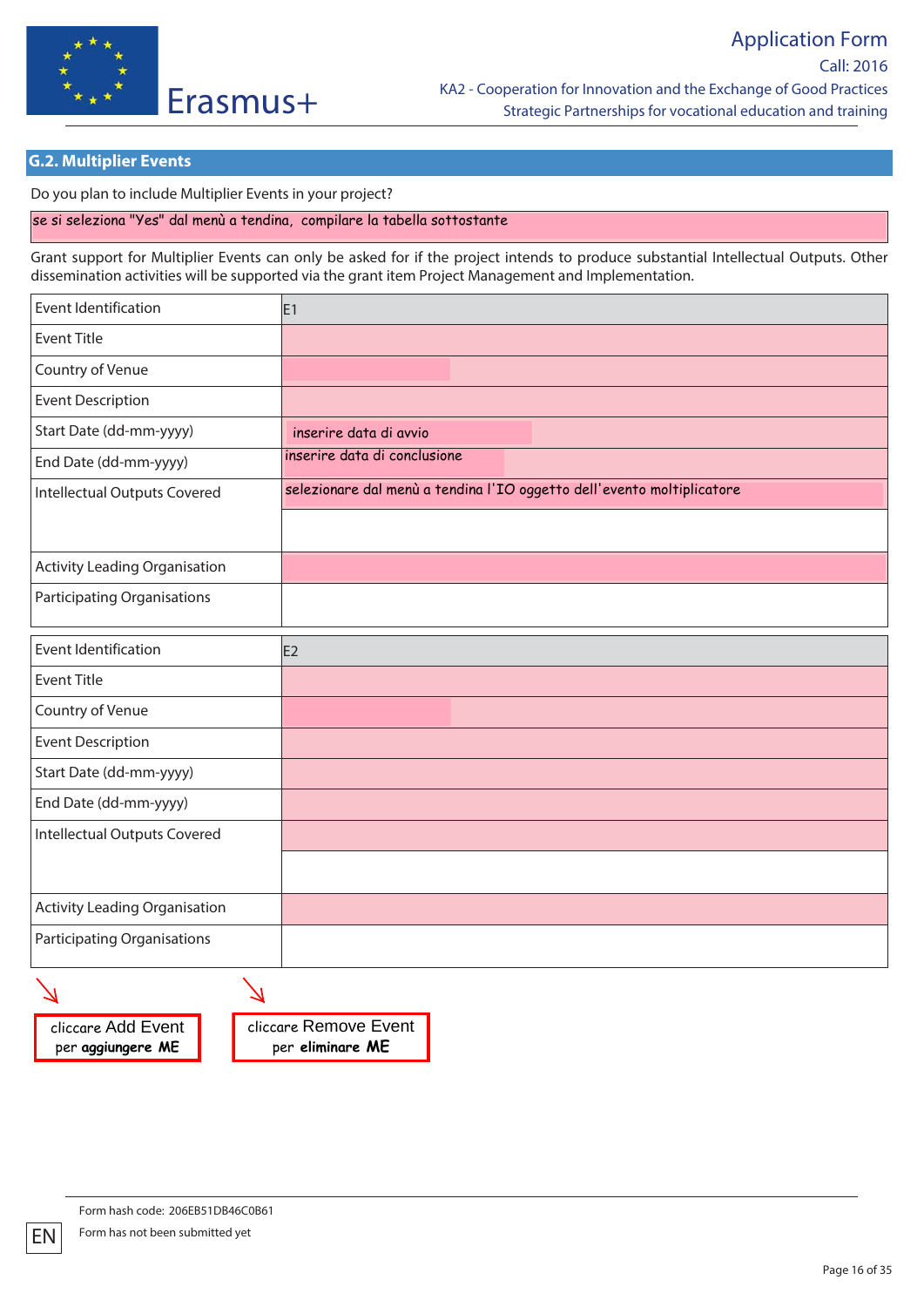

#### **G.3. Learning/Teaching/Training Activities**

Do you plan to include transnational learning, teaching or training activities in your project?

se si seleziona "Yes" compilare i campi sottostanti

| se si seleziona "Yes" compilare i campi sottostanti                                                                                                                       |                                                                                                              |  |  |  |  |  |  |
|---------------------------------------------------------------------------------------------------------------------------------------------------------------------------|--------------------------------------------------------------------------------------------------------------|--|--|--|--|--|--|
| What is the added value of these learning, teaching or training activities (including long-term activities) with regards to the<br>achievement of the project objectives? |                                                                                                              |  |  |  |  |  |  |
|                                                                                                                                                                           |                                                                                                              |  |  |  |  |  |  |
|                                                                                                                                                                           | Please describe each of the learning, teaching or training activities you intend to include in your project: |  |  |  |  |  |  |
| Activity No.                                                                                                                                                              | C1                                                                                                           |  |  |  |  |  |  |
| Fields                                                                                                                                                                    | selezionare dal menù a tendina l'ambito prevalente del progetto                                              |  |  |  |  |  |  |
| <b>Activity Type</b>                                                                                                                                                      | selezionare le attività realizzabili nell'ambito prescelto                                                   |  |  |  |  |  |  |
| <b>Activity Description</b>                                                                                                                                               |                                                                                                              |  |  |  |  |  |  |
| No. of Participants                                                                                                                                                       | inserire il numero totale dei partecipanti (incluse persone con bisogni speciali e accompagnatori)           |  |  |  |  |  |  |
| Participants with Special Needs (out<br>of total number of Participants)                                                                                                  | inserire solo il numero dei partecipanti con bisogni speciali                                                |  |  |  |  |  |  |
| Accompanying Persons (out of total<br>number of Participants)                                                                                                             | inserire O se non sono previsti                                                                              |  |  |  |  |  |  |
| Duration (days)                                                                                                                                                           |                                                                                                              |  |  |  |  |  |  |
| Duration (months)                                                                                                                                                         |                                                                                                              |  |  |  |  |  |  |
| <b>Participating Organisations</b>                                                                                                                                        | cliccare per aggiungere o eliminare<br>l'organismo coinvolto<br>$\ddot{}$                                    |  |  |  |  |  |  |
| Activity No.                                                                                                                                                              | C <sub>2</sub>                                                                                               |  |  |  |  |  |  |
| Fields                                                                                                                                                                    |                                                                                                              |  |  |  |  |  |  |
| <b>Activity Type</b>                                                                                                                                                      |                                                                                                              |  |  |  |  |  |  |
| <b>Activity Description</b>                                                                                                                                               |                                                                                                              |  |  |  |  |  |  |
| No. of Participants                                                                                                                                                       |                                                                                                              |  |  |  |  |  |  |
| Participants with Special Needs (out<br>of total number of Participants)                                                                                                  |                                                                                                              |  |  |  |  |  |  |
| Accompanying Persons (out of total<br>number of Participants)                                                                                                             |                                                                                                              |  |  |  |  |  |  |
| Duration (days)                                                                                                                                                           |                                                                                                              |  |  |  |  |  |  |
| Duration (months)                                                                                                                                                         |                                                                                                              |  |  |  |  |  |  |
| <b>Participating Organisations</b>                                                                                                                                        |                                                                                                              |  |  |  |  |  |  |
| cliccare Add Activity<br>per aggiungere Attività                                                                                                                          | cliccare Remove Activity<br>per eliminare attività                                                           |  |  |  |  |  |  |

Form hash code: 206EB51DB46C0B61

Form has not been submitted yet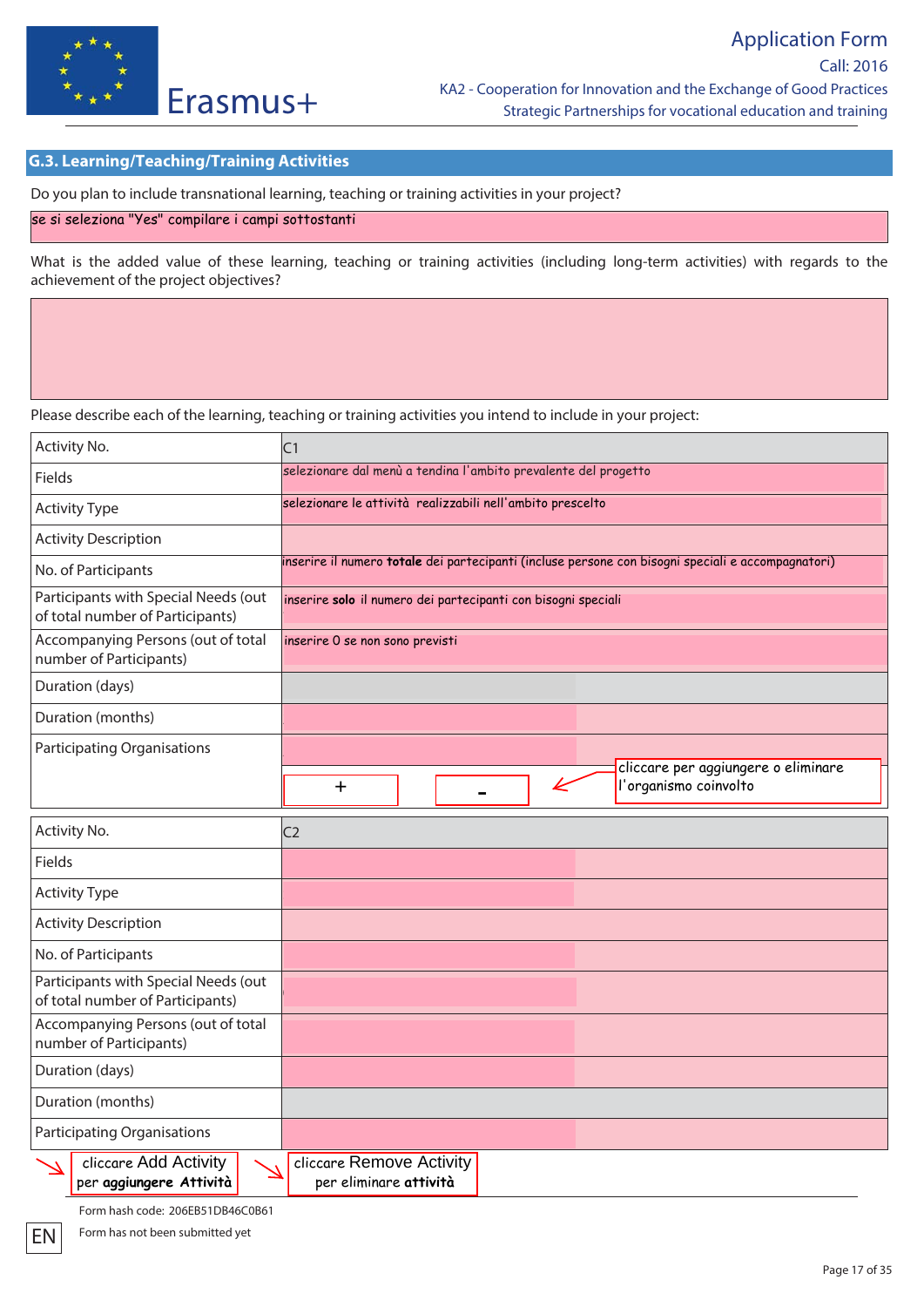

Please also describe the arrangements for recognition or validation of the learning outcomes of the participants in learning, teaching or training activities. Will your project make use of European instruments like Europass, ECVET, Youthpass, ECTS etc. or any national instruments/certificates?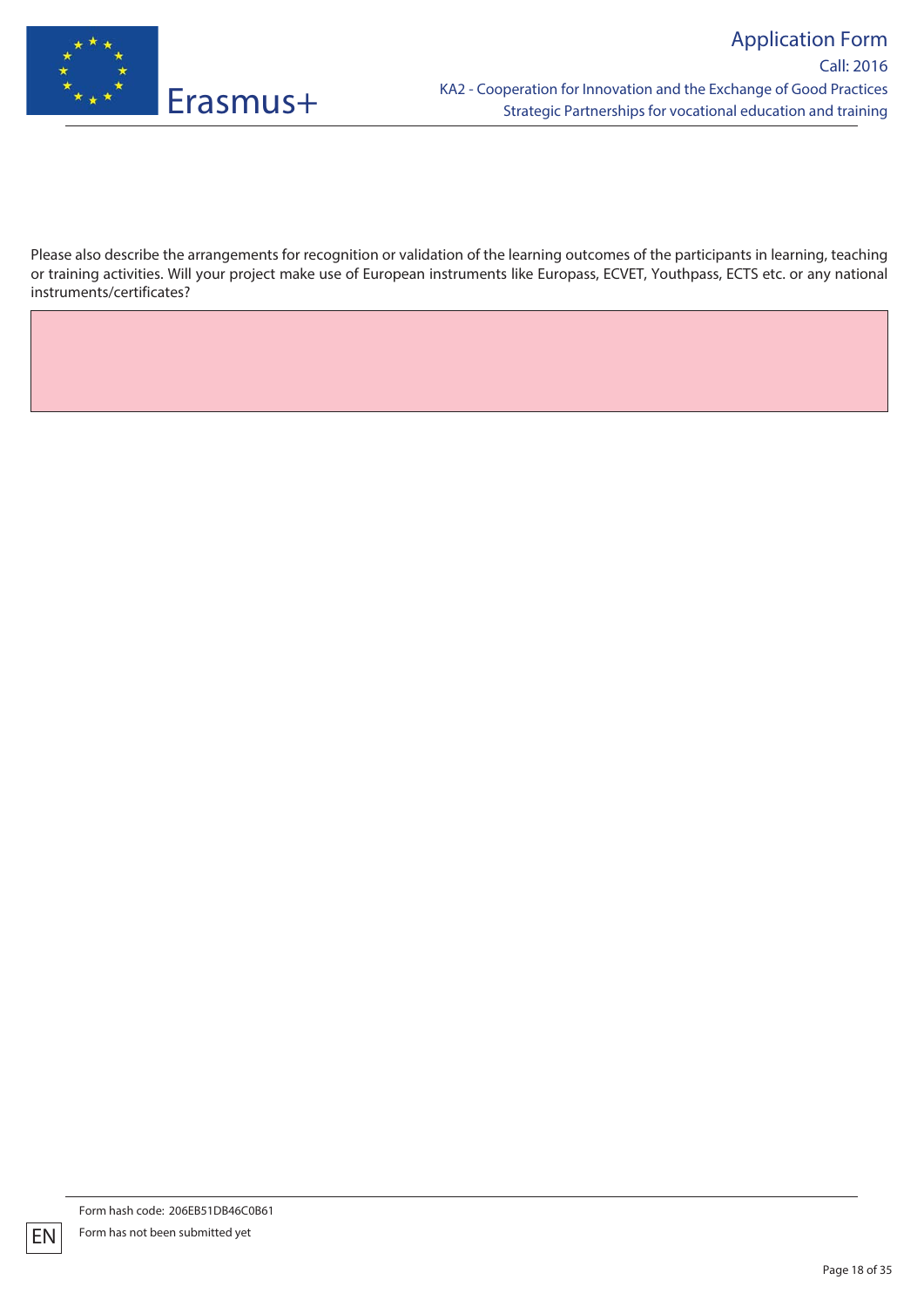

#### **H. Follow-up**

#### **H.1. Impact**

What is the expected impact on the participants, participating organisations, target groups and other relevant stakeholders?

What is the desired impact of the project at the local, regional, national, European and/or international levels?

How will you measure the previously mentioned impacts?

**H.2. Dissemination and Use of Projects' Results**

You are requested to make plans for the dissemination of your project results. Please provide answers to the questions below.

To whom will you disseminate the project results inside and outside your organisation? Please define in particular your target audience(s) at local/regional/national/EU level and motivate your choice.

Who will be responsible for the dissemination activities within your partnership and which specific expertise do they have in this area? What resources will you make available to allow for the proper implementation of your dissemination plans?

What kind of dissemination activities do you intend to carry out and through which channels?

Erasmus+ has an open access requirement for all materials developed through its projects. If your project is producing intellectual outputs/ tangible deliverables, please describe how you intend to ensure free access for the public to a digital form of this material. If you intend to put any limitation on the use of the open licence, please specify the reasons, extent and nature of this limitation.

Form hash code: 206EB51DB46C0B61

Form has not been submitted yet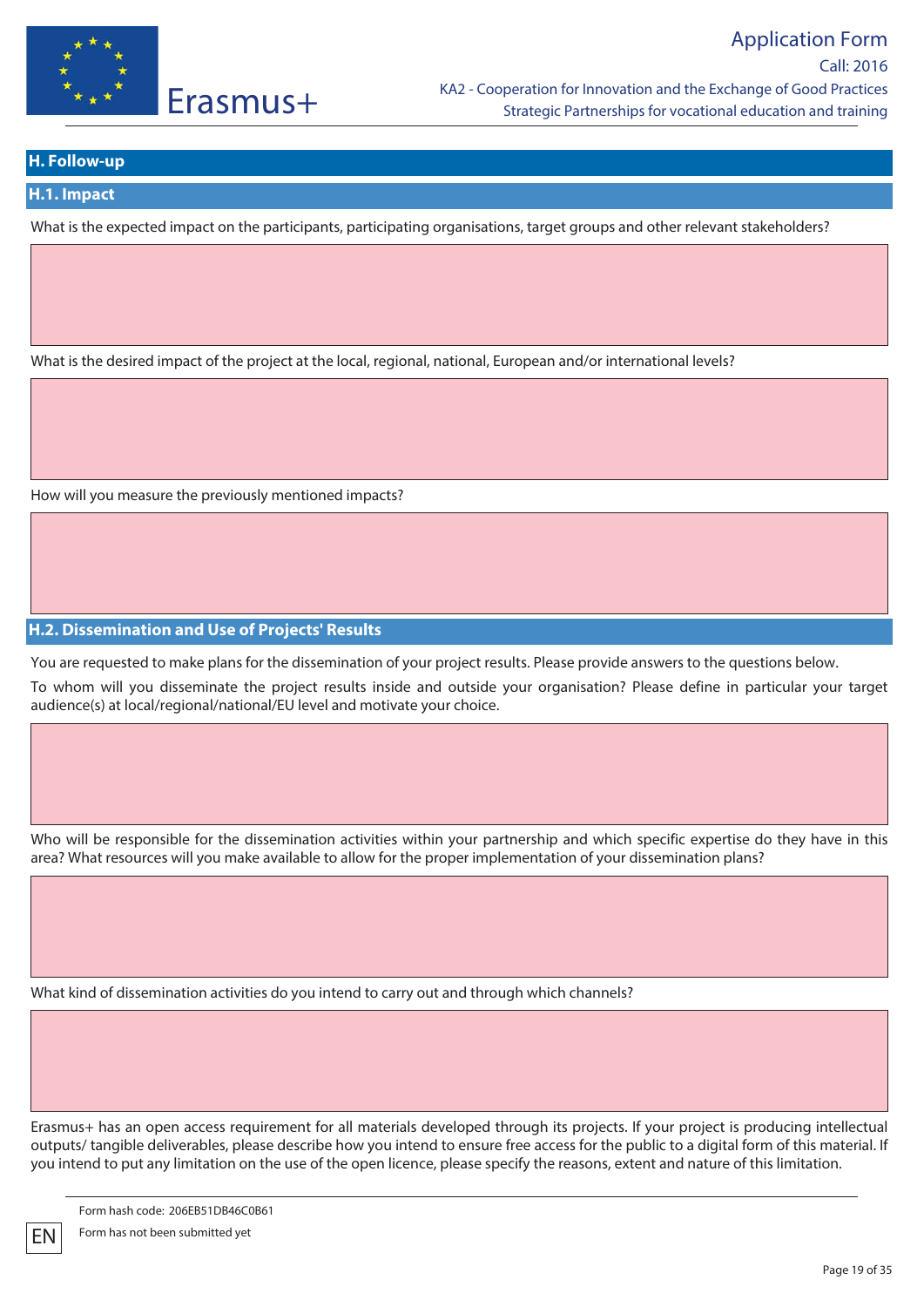

How will you ensure that the project's results will remain available and will be used by others?

If relevant, please provide any other information you consider appropriate to give a full understanding of your dissemination plan and its expected impact (e.g. how you have identified which results are most relevant to disseminate; how you will ensure the involvement of all partners; how you see synergies with other stakeholders, etc.)

#### **H.3. Sustainability**

What are the activities and results that will be maintained after the end of the EU funding, and how will you ensure the resources needed to sustain them?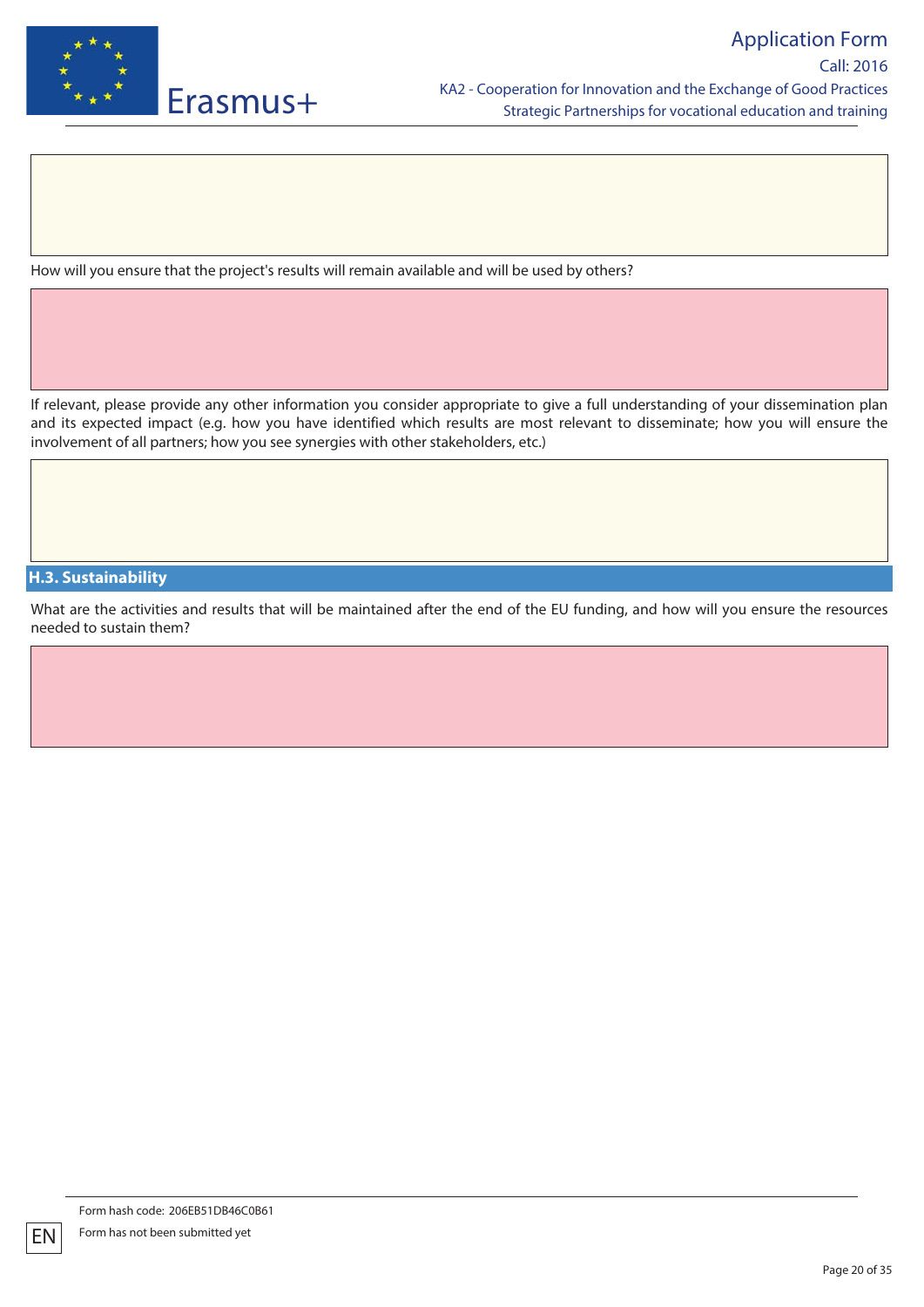

Application Form

Call: 2016 KA2 - Cooperation for Innovation and the Exchange of Good Practices

Strategic Partnerships for vocational education and training

#### **I. Budget**

For further information please consult the Programme Guide for the overview of funding rules. Please note that all amounts must be expressed in Euros. **I.1. Project Management and Implementation** la tabella si autocompila in base alle informazioni fornite nella sezione D

| PIC of Organisation | Role of Organisation          | Name of the Organisation |
|---------------------|-------------------------------|--------------------------|
|                     | <b>Applicant Organisation</b> |                          |
|                     | <b>Partner Organisation</b>   |                          |
|                     | <b>Partner Organisation</b>   |                          |

|                                                                                                            |                          |                              |               | <b>Total Grant Requested</b> |                        |
|------------------------------------------------------------------------------------------------------------|--------------------------|------------------------------|---------------|------------------------------|------------------------|
| <b>I.2. Transnational Project Meetings</b>                                                                 |                          |                              |               |                              |                        |
| PIC of Sending Organisation                                                                                | Total No. of<br>Meetings | Total No. of<br>Participants | Distance Band | Grant per<br>Participant     | <b>Grant Requested</b> |
|                                                                                                            |                          |                              | 100 - 1999 km | 575.00                       | 1150.00                |
| le distanze di viaggio devono essere calcolate utilizzando il <b>distance calculator della Commissione</b> |                          |                              | Total         | 1150.00                      |                        |
| europea (http://ec.europa.eu/programmes/erasmus-plus/tools/distance_en.htm)                                |                          |                              |               |                              |                        |

#### **I.3. Intellectual Outputs** la tabella si apre **solo** per Partenariati Strategici "**Development of innovation"** che hanno scelto di realizzare **IO (sezione G.1)**

Which concrete participating organisations' staff resources are you planning to use in the production of outputs that have a significant contribution in terms of potential impact and transferability (e.g. new curricula, pedagogical materials, IT Tools, analysis and studies, etc.)?

| PIC of Organisation                                                                         | Output<br>Identification | Category of Staff             | Country | No. of Working<br>Days | Grant per Day | <b>Grant Requested</b> |  |  |
|---------------------------------------------------------------------------------------------|--------------------------|-------------------------------|---------|------------------------|---------------|------------------------|--|--|
|                                                                                             | O <sub>1</sub>           | Teachers/Trainers/Researchers | Italy   |                        | 214.00        | 1070.00                |  |  |
| <b>Total</b><br>Total                                                                       |                          |                               |         |                        |               |                        |  |  |
| si attiveranno tante righe quanti sono gli organismi coinvolti nella realizzazione degli IO |                          |                               |         |                        |               |                        |  |  |

Form hash code: 206EB51DB46C0B61

EN Form has not been submitted yet

Page 21 of 35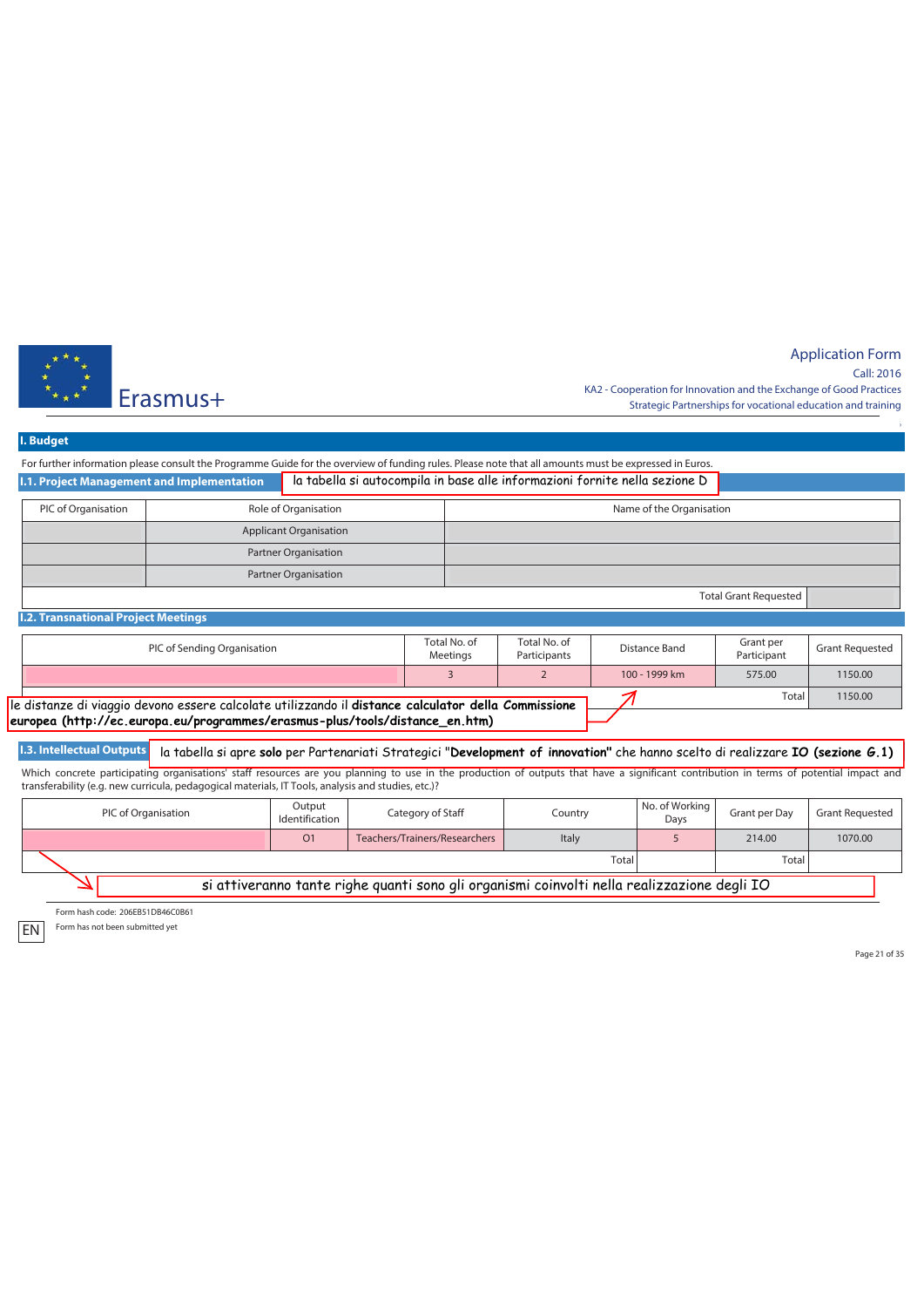

| la tabella si apre solo per Partenariati Strategici "Development of innovation" che hanno scelto di realizzare ME (sezione G.2)<br><b>I.4. Multiplier Events</b> |                     |                         |                                                                                                                        |                                               |                                                               |                                |                                  |                        |
|------------------------------------------------------------------------------------------------------------------------------------------------------------------|---------------------|-------------------------|------------------------------------------------------------------------------------------------------------------------|-----------------------------------------------|---------------------------------------------------------------|--------------------------------|----------------------------------|------------------------|
| PIC of Organisation                                                                                                                                              |                     | Event<br>Identification | Country of Venue                                                                                                       | No. of Local<br>Participants                  | Grant per Local<br>Participant                                | No. of Foreign<br>Participants | Grant per Foreign<br>Participant | <b>Grant Requested</b> |
|                                                                                                                                                                  |                     | E <sub>1</sub>          |                                                                                                                        |                                               | 100.00                                                        | 5                              | 200.00                           | 1100.00                |
|                                                                                                                                                                  |                     |                         | Total                                                                                                                  |                                               | Total                                                         | 5                              | Total                            | 1100.00                |
|                                                                                                                                                                  |                     |                         | si attiveranno tante righe guanti sono gli organismi coinvolti nella realizzazione di ME                               |                                               |                                                               |                                |                                  |                        |
| <b>I.5. Learning/Teaching/Training</b>                                                                                                                           |                     |                         | la tabella si apre solo per Partenariati Strategici che hanno scelto di realizzare attività di mobilità transnazionale |                                               |                                                               |                                |                                  |                        |
| I.5.1. Travel                                                                                                                                                    |                     |                         |                                                                                                                        |                                               |                                                               |                                |                                  |                        |
|                                                                                                                                                                  | PIC of Organisation |                         | Activity No.                                                                                                           | <b>Activity Type</b>                          | No. of Participants<br>(including<br>accompanying<br>persons) | Distance Band                  | Travel Grant per<br>Participant  | <b>Grant Requested</b> |
|                                                                                                                                                                  |                     |                         | C <sub>1</sub>                                                                                                         | Long-term teaching or training<br>assignments | 20                                                            | 100 - 1999 km                  | 275.00                           | 5500.00                |
|                                                                                                                                                                  |                     |                         | C <sub>2</sub>                                                                                                         | Short-term joint staff training events        | 10                                                            | 100 - 1999 km                  | 275.00                           | 2750.00                |
| Totall                                                                                                                                                           |                     |                         |                                                                                                                        |                                               | 30                                                            |                                | Total                            | 8250.00                |

Form hash code: 206EB51DB46C0B61

EN Form has not been submitted yet

Page 22 of 35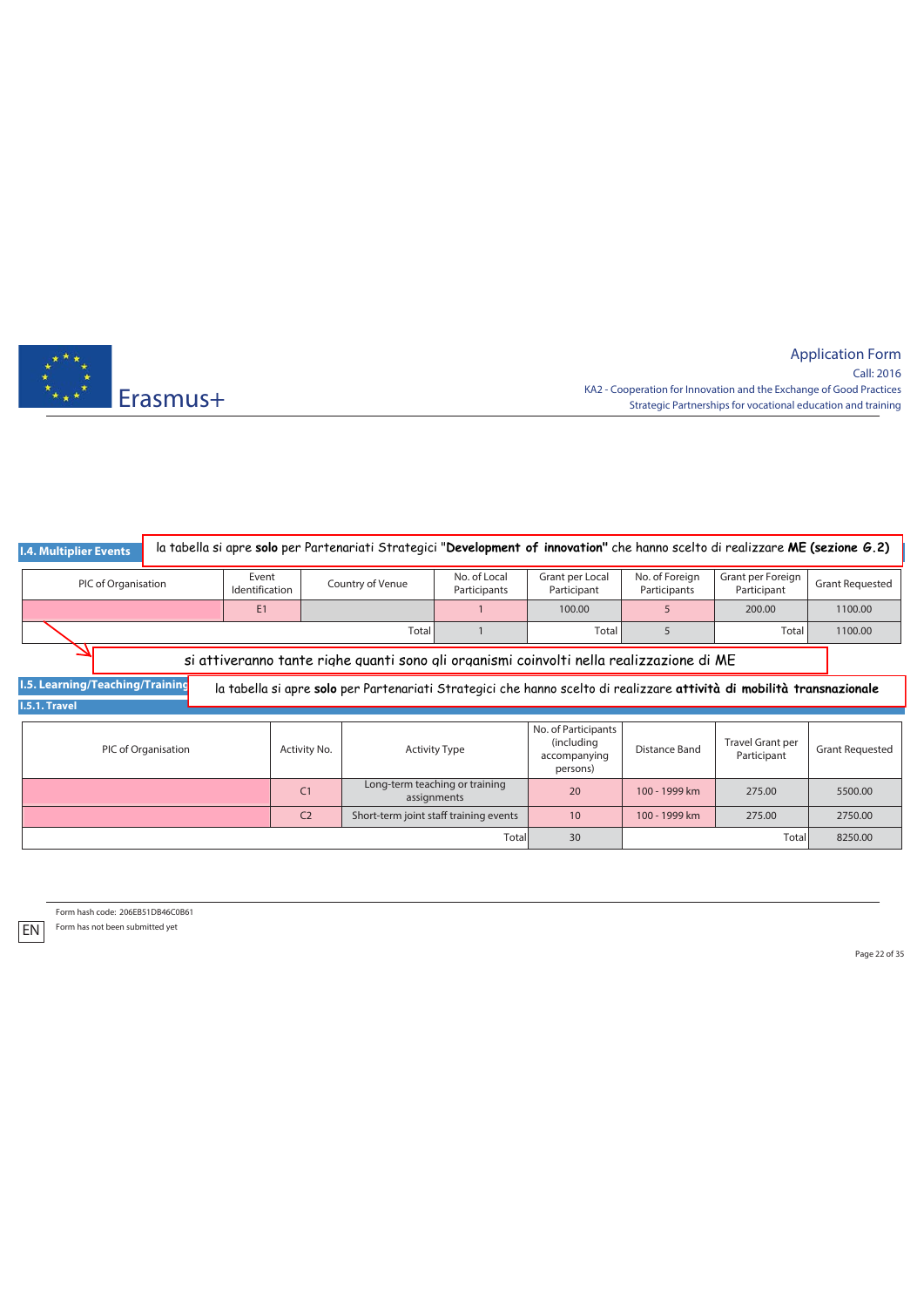

|                                                 | vi rientrano le spese relative a vitto, alloggio, assicurazione, trasporti locali e quelle relative agli accompagnatori<br><b>I.5.2. Individual Support</b> |                                               |                           |                                         |                                                                 |                                      |                                                    |                                   |                                      |                        |
|-------------------------------------------------|-------------------------------------------------------------------------------------------------------------------------------------------------------------|-----------------------------------------------|---------------------------|-----------------------------------------|-----------------------------------------------------------------|--------------------------------------|----------------------------------------------------|-----------------------------------|--------------------------------------|------------------------|
| Long-term Learning/Teaching/Training Activities |                                                                                                                                                             |                                               |                           |                                         |                                                                 |                                      |                                                    |                                   |                                      |                        |
| <b>PIC of Organisation</b> Activity No.         |                                                                                                                                                             | <b>Activity Type</b>                          | Country of<br>Destination | Duration per<br>Participant<br>(months) | No. of<br>Participants<br>(without<br>accompanyi<br>ng persons) | Grant per<br>Participant             | Duration per<br>Accompanying<br>Person<br>(months) | No. of<br>Accompanying<br>Persons | Grant per<br>Accompanying<br>Persons | <b>Grant Requested</b> |
|                                                 | C <sub>1</sub>                                                                                                                                              | Long-term teaching or<br>training assignments |                           |                                         | $\mathcal{R}^0$                                                 | FFAA OQ<br>linserire totale          |                                                    |                                   | 5544.00<br>Inserire solo             | 127512.00              |
|                                                 |                                                                                                                                                             |                                               | Totall                    |                                         | 20-                                                             | partecipanti senza<br>accompagnatori |                                                    |                                   | <b>accompagnatori</b>                | 127512.00              |

Short-term Learning/Teaching/Training Activities

| PIC of Organisation Activity No. | <b>Activity Type</b> | Duration per<br>Participant<br>(days) | No. of<br>Participants<br>(without<br>accompanying<br>persons) | Grant per<br>Participant | Duration per<br>Accompanying<br>Person (days) | No. of<br>Accompanying<br>Persons | Grant per<br>Accompanying<br>Persons | <b>Grant Requested</b> |
|----------------------------------|----------------------|---------------------------------------|----------------------------------------------------------------|--------------------------|-----------------------------------------------|-----------------------------------|--------------------------------------|------------------------|
|                                  | Total                |                                       |                                                                | Total i                  |                                               |                                   | Total I                              |                        |

| 1.5.3. Lingu <u>r</u><br>: Support | la sezione si apre solo <b>solo se</b> è prevista una l <b>ong term mobility (2-1∠</b> | . .<br>mesi) |         |
|------------------------------------|----------------------------------------------------------------------------------------|--------------|---------|
|                                    | ⊺otal                                                                                  | Total.       | 3000.00 |

Form hash code: 206EB51DB46C0B61

EN Form has not been submitted yet

Page 23 of 35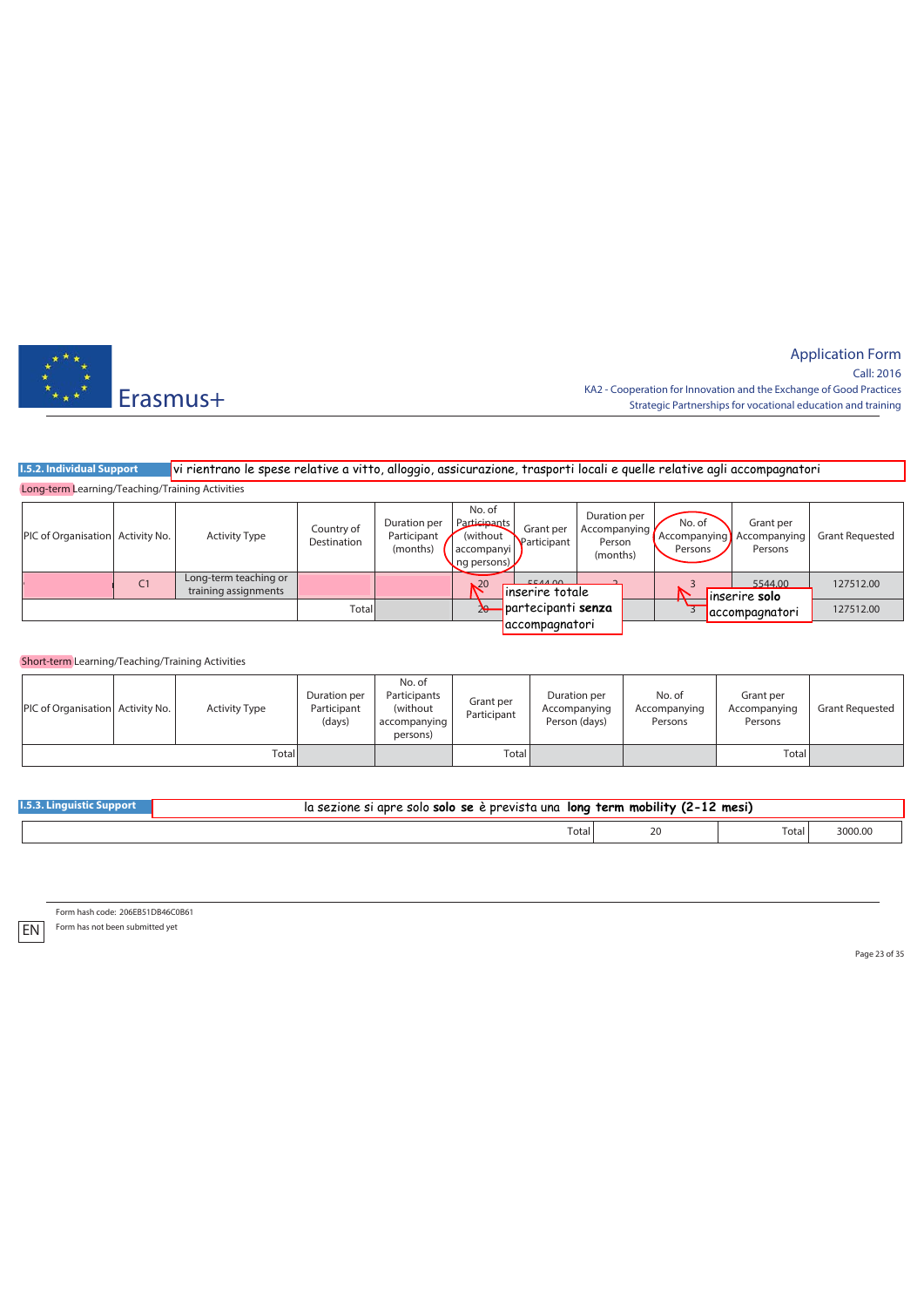

| <b>I.5.4. Exceptional Costs (Overseas Countries and Territories Travel Costs)</b> |              |                      |  | novità Call 2016: da compilare solo se è previsto il coinvolgimento di partecipanti<br>provenienti da Regioni ultraperiferiche e da Paesi e Territori d'oltremare |  |  |  |
|-----------------------------------------------------------------------------------|--------------|----------------------|--|-------------------------------------------------------------------------------------------------------------------------------------------------------------------|--|--|--|
| PIC of Organisation                                                               | Activity No. | <b>Activity Type</b> |  | No. of Participants<br>Grant requested<br>(including)<br>Purpose and description of Costs<br>(up to $80\%$ of<br>accompanying<br>eligible costs)<br>persons)      |  |  |  |
|                                                                                   |              | Total l              |  | Total                                                                                                                                                             |  |  |  |

| <b>I.6. Special Needs</b> | da compilare solo se è previsto il coinvolgimento di persone diversamente abili nelle attività progettuali, inclusi partecipanti con<br>bisogni speciali e accompagnatori in mobilità transnazionale |                                           |                                   |                        |  |  |  |
|---------------------------|------------------------------------------------------------------------------------------------------------------------------------------------------------------------------------------------------|-------------------------------------------|-----------------------------------|------------------------|--|--|--|
|                           | PIC of Organisation                                                                                                                                                                                  | No. of Participants<br>With Special Needs | Description                       | <b>Grant Requested</b> |  |  |  |
|                           |                                                                                                                                                                                                      |                                           | specificare la tipologia di spesa |                        |  |  |  |
|                           |                                                                                                                                                                                                      |                                           | <b>Total</b>                      |                        |  |  |  |

| 1.7. Exceptional Costs vi rientrano le spese relative alla sottoscrizione di contratti di subappalto o all'acquisto di beni e servizi e i costi relativi alla |
|---------------------------------------------------------------------------------------------------------------------------------------------------------------|
| garanzia fideiussoria, gualora richiesta                                                                                                                      |
| Totall                                                                                                                                                        |

|  | Form hash code: 206EB51DB46C0B61 |
|--|----------------------------------|

EN Form has not been submitted yet

Page 24 of 35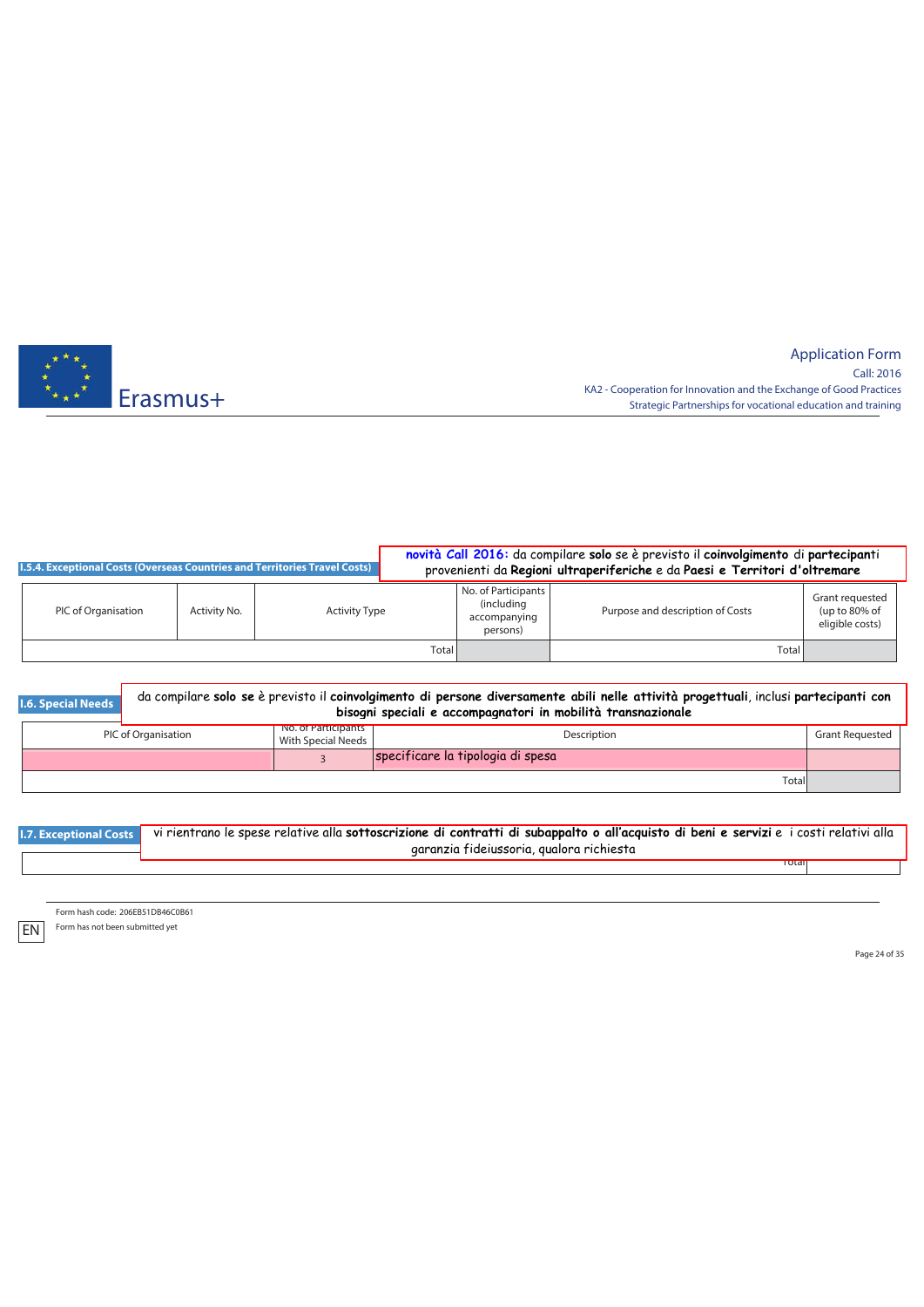| <b>Application Form</b>                                             |
|---------------------------------------------------------------------|
| Call: 2016                                                          |
| KA2 - Cooperation for Innovation and the Exchange of Good Practices |
| Strategic Partnerships for vocational education and training        |
|                                                                     |
| Grant Requested<br>Description of Cost Item<br>(75% of Total)       |
| specificare la tipologia di spesa                                   |
| Total                                                               |
|                                                                     |
| N.B. va indicato il 75% dell'importo del totale richiesto           |
|                                                                     |

Please provide any further comments you may have concerning the above entered budget.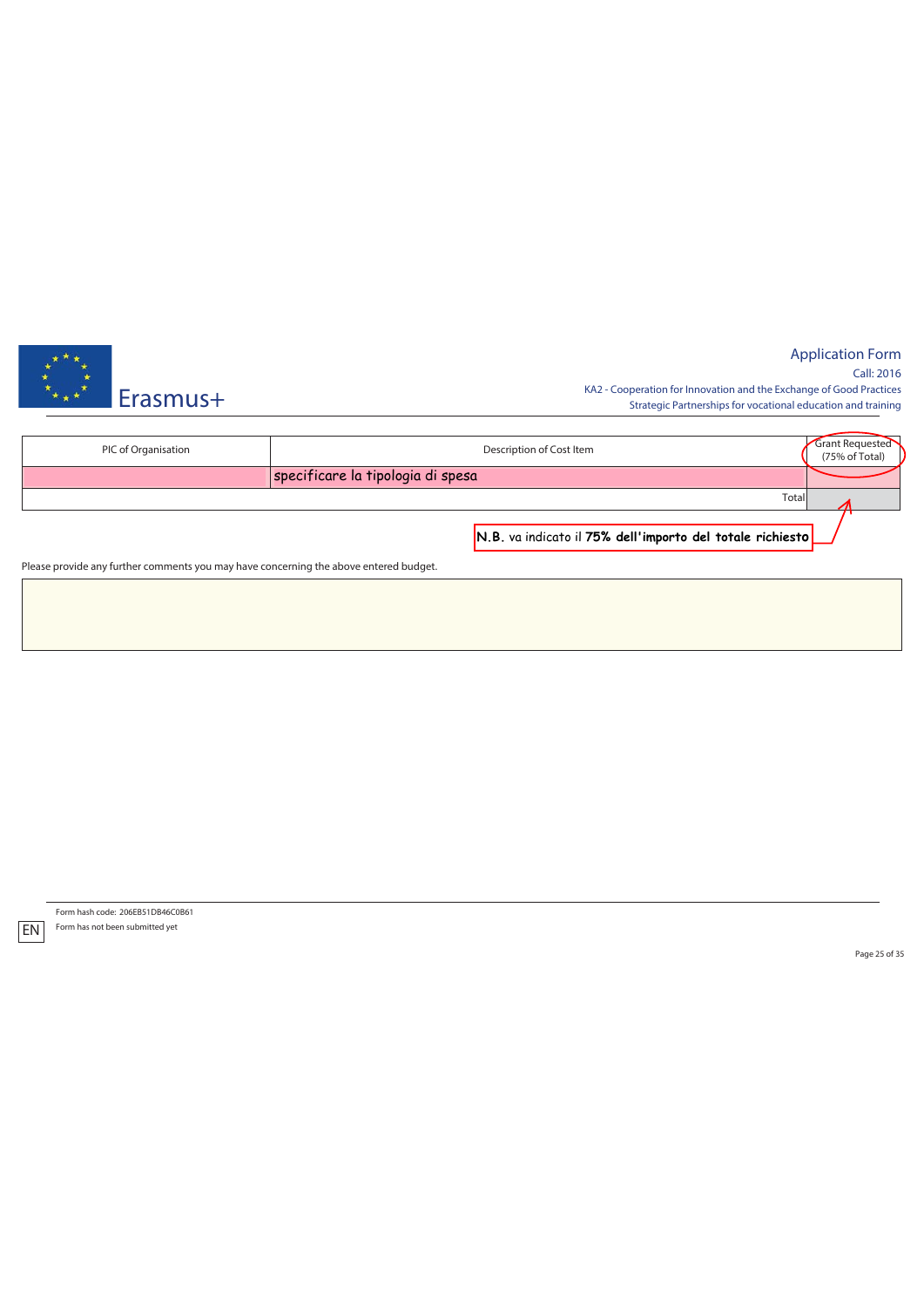

#### **J. Project Summary**

Please provide a short summary of your project. Please recall that this section [or part of it] may be used by the European Commission, Executive Agency or National Agencies in their publications. It will also feed the Erasmus+ dissemination platform.

Be concise and clear and mention at least the following elements: context/background of project; objectives of your project; number and profile of participants; description of activities; methodology to be used in carrying out the project; a short description of the results and impact envisaged and finally the potential longer term benefits.

In view of further publication on the Erasmus+ dissemination platform, please also be aware that a comprehensive public summary of project results will be requested at report stage(s). Final payment provisions in the contract will be linked to the availability of such summary.

Please provide a translation in English.

**N.B.** 

IN CASO DI APPROVAZIONE questa sezione sarà visibile sull'Erasmus+ Project Results Platform http://ec.europa.eu/programmes/erasmus-plus/projects/ SI RACCOMANDA UNA TRADUZIONE ACCURATA

Form hash code: 206EB51DB46C0B61

Form has not been submitted yet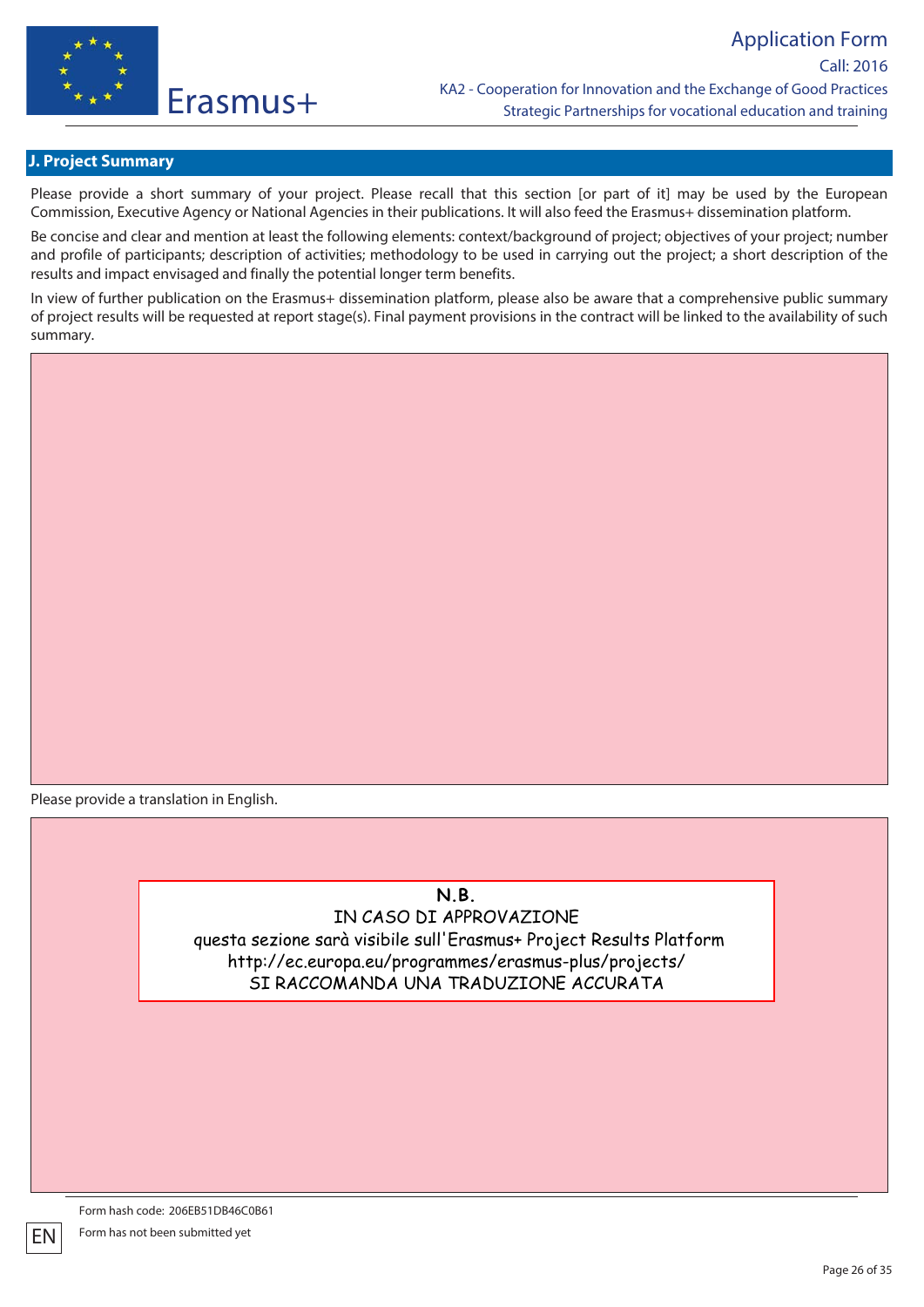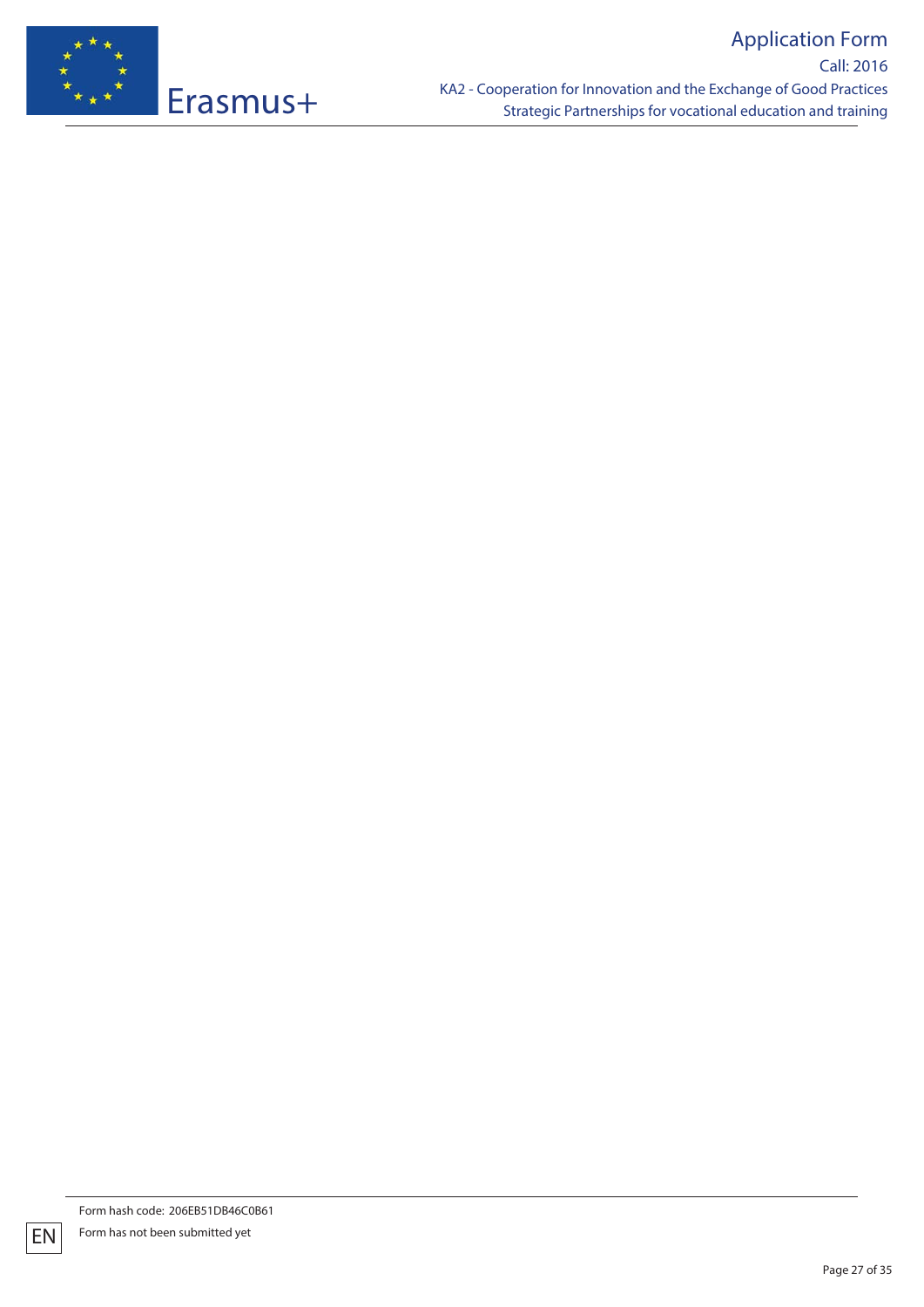

| <b>J.1. Summary of participating organisations</b><br>la tabella si i autocompila in base alle informazioni inserite nelle sezioni precedenti |  |                                             |                             |  |  |
|-----------------------------------------------------------------------------------------------------------------------------------------------|--|---------------------------------------------|-----------------------------|--|--|
| PIC of Organisation                                                                                                                           |  | Name of the Organisation                    | Country of the Organisation |  |  |
|                                                                                                                                               |  |                                             |                             |  |  |
|                                                                                                                                               |  |                                             |                             |  |  |
|                                                                                                                                               |  |                                             |                             |  |  |
|                                                                                                                                               |  | Total number of participating organisations |                             |  |  |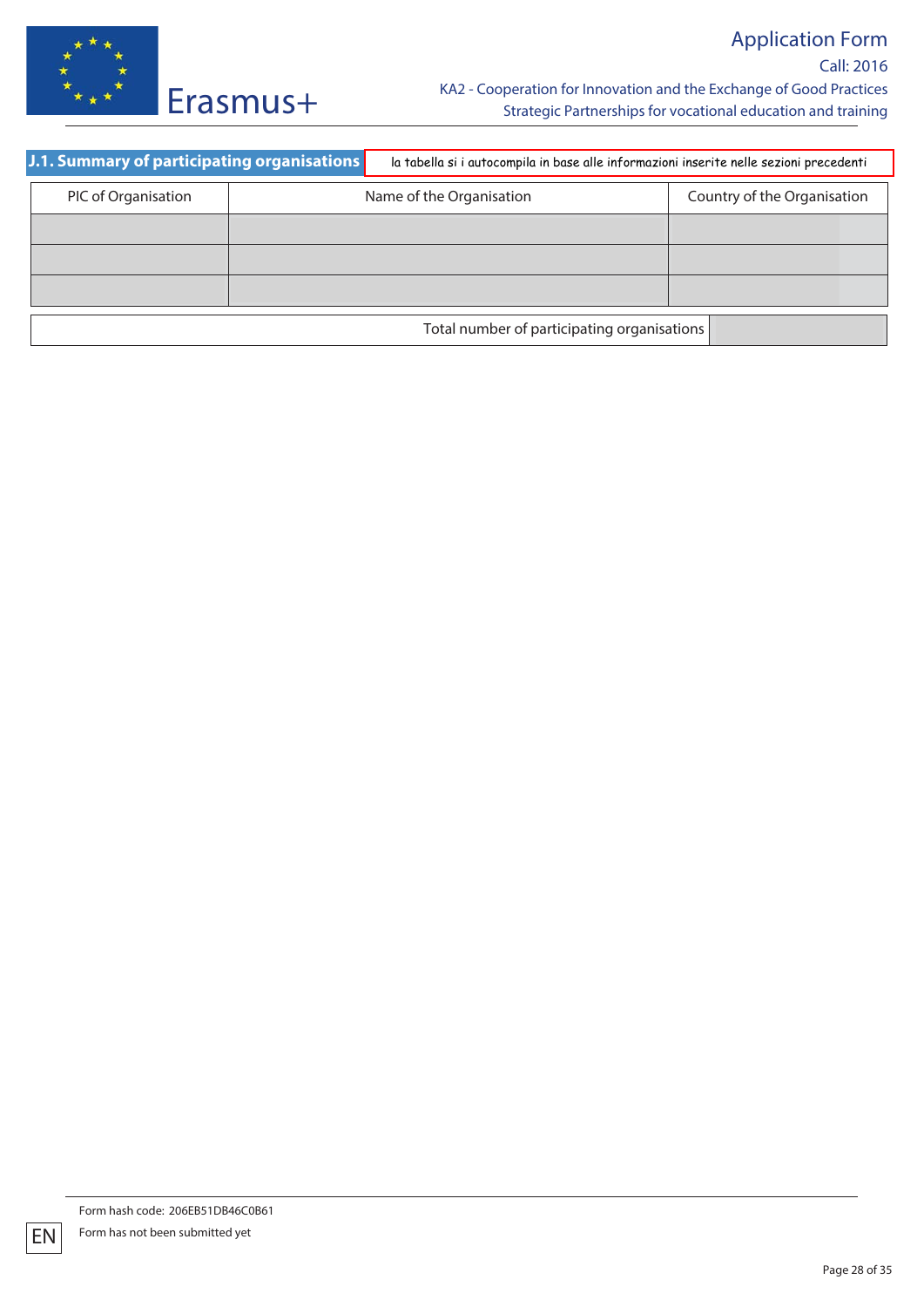

### Application Form

Call: 2016 KA2 - Cooperation for Innovation and the Exchange of Good Practices Strategic Partnerships for vocational education and training

#### **J.2. Budget Summary** la tabella si autocompila in base ai valori inseriti nelle diverse sezioni di budget

|                                                                                       |                                      |                         |                      | Learning/Teaching/Training Activities |                       |                       |                                                                                                     |                      |                          |           |
|---------------------------------------------------------------------------------------|--------------------------------------|-------------------------|----------------------|---------------------------------------|-----------------------|-----------------------|-----------------------------------------------------------------------------------------------------|----------------------|--------------------------|-----------|
| PIC of Organisation                                                                   | Transnational<br>Project<br>Meetings | Intellectual<br>Outputs | Multiplier<br>Events | Travel                                | Individual<br>Support | Linguistic<br>Support | <b>Exceptional</b><br>Costs<br>(Overseas<br>Countries<br>and<br><b>Territories</b><br>Travel Costs) | <b>Special Needs</b> | <b>Exceptional Costs</b> | Total     |
|                                                                                       | 1150.00                              | 1070.00                 | 1100.00              |                                       |                       |                       |                                                                                                     |                      |                          | 3320.00   |
|                                                                                       |                                      |                         |                      | 5500.00                               | 127512.00             | 3000.00               |                                                                                                     |                      |                          | 136012.00 |
|                                                                                       |                                      |                         |                      | 2750.00                               |                       |                       |                                                                                                     |                      |                          | 2750.00   |
| Total                                                                                 | 1150.00                              | 1070.00                 | 1100.00              | 8250.00                               | 127512.00             | 3000.00               |                                                                                                     |                      |                          | 142082.00 |
| Project Management and Implementation                                                 |                                      |                         |                      |                                       |                       |                       | 24000.00                                                                                            |                      |                          |           |
| <b>J.2.1. Project Total Grant</b>                                                     |                                      |                         |                      |                                       |                       |                       |                                                                                                     |                      |                          |           |
| <b>Grant Calculated</b><br>in questa sezione comparirà il contributo totale calcolato |                                      |                         |                      |                                       |                       |                       |                                                                                                     |                      |                          |           |

n questa sezione comparirà il contributo totale calcolato automaticamente sulla base delle informazioni inserite nelle sezioni precedenti dell'e-Form

Form hash code: 206EB51DB46C0B61 Form has not been submitted yet

Page 29 of 35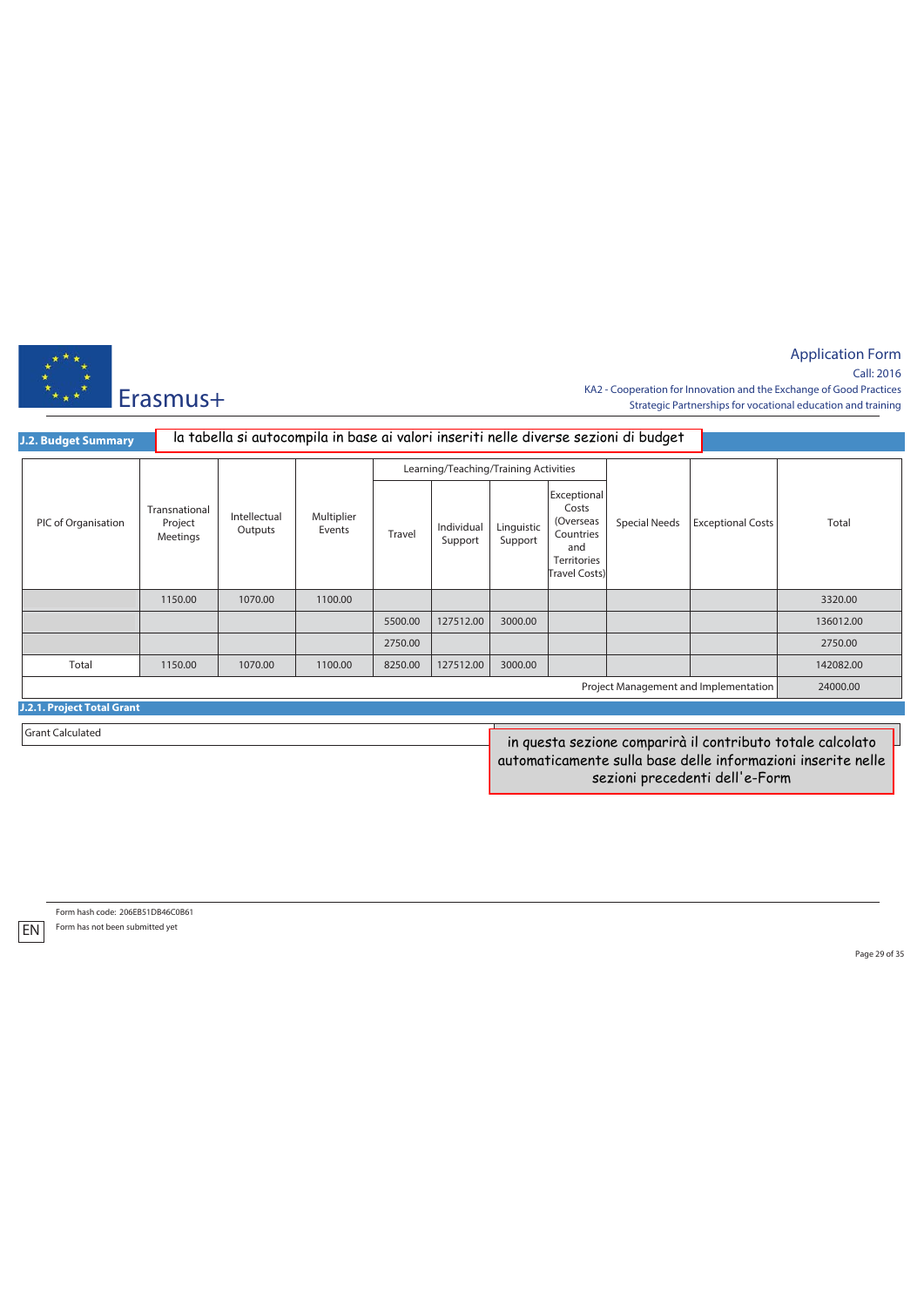

#### **K. Checklist**

Before submitting online your application form to the National Agency, please make sure that it fulfils the eligibility criteria listed in the Programme Guide and check that:

- $\Box$  you have used the official Key Action 2 application form.
- all relevant fields in the application form have been completed.  $\Box$
- $\Box$  you have chosen the correct National Agency of the country in which your organisation is established.
- $\Box$  the application form has been completed using one of the official languages of the Erasmus+ Programme Countries.
- $\Box$  vou have annexed all the relevant documents:
	- $\Box$  the Declaration of Honour signed by the legal representative mentioned in the application.
	- $\Box$  the mandates of each partner to the applicant signed by both parties (recommended).
	- $\Box$  the timeline for the project activities and outputs using the template provided.
- all participating organisations have uploaded the documents to give proof of their legal status in the participants' portal (for more details, see the section "Selection Criteria" in Part C of the Programme Guide).
- $\Box$  for grants exceeding 60 000 EUR, you have uploaded the documents to give proof of your financial capacity in the participants' portal (for more details, see the section "Selection Criteria" in Part C of the Programme Guide). Not applicable in the case of public bodies or international organisations.
- $\Box$  you are complying with the deadline published in the Programme Guide.
- $\Box$  you have saved or printed the copy of the completed form for yourself.

i template del **partner mandate** e del **timeline for the project activities** sono disponibili su http://www.erasmusplus.it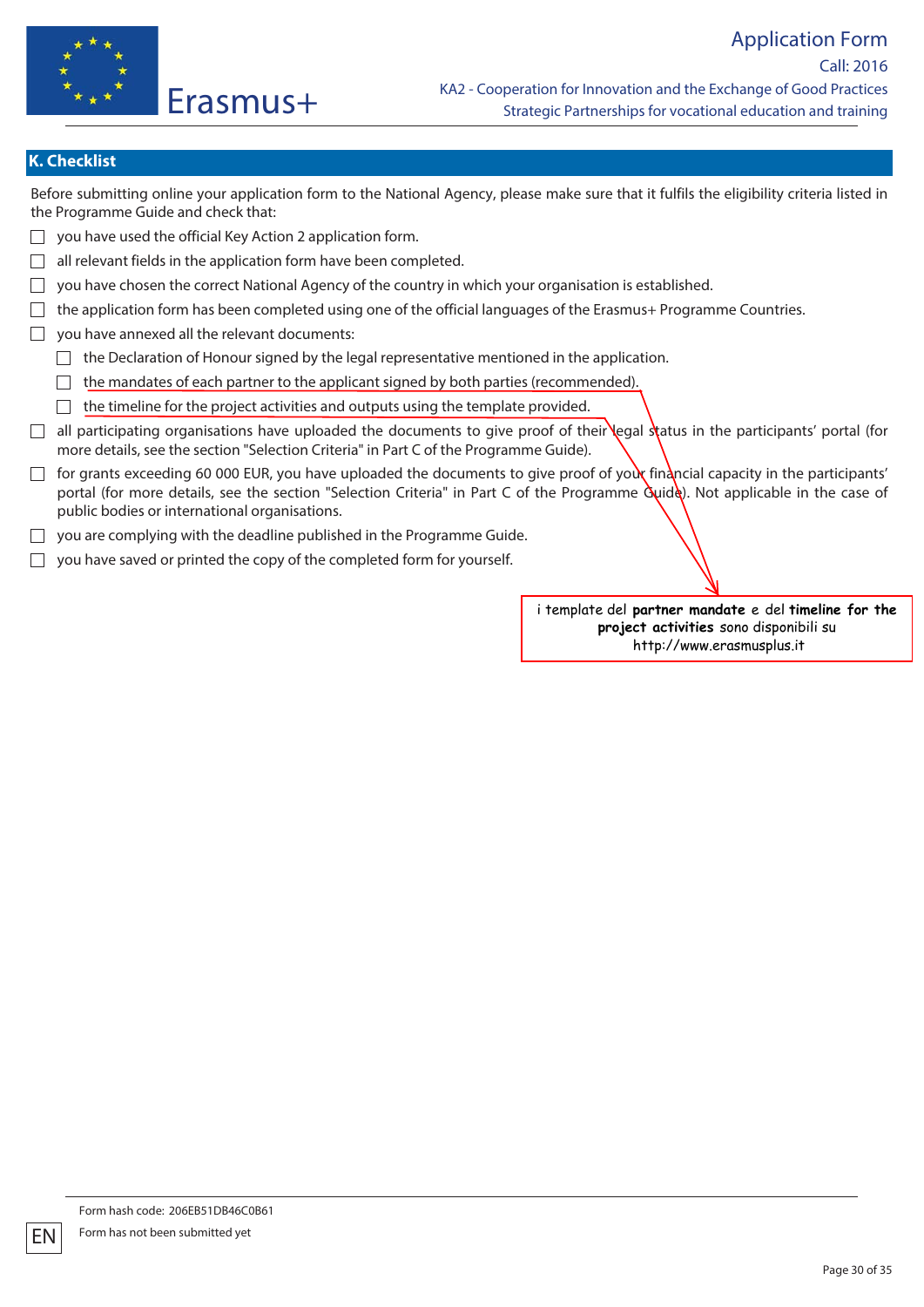

#### **L. Data Protection Notice**

#### **PROTECTION OF PERSONAL DATA**

The application form will be processed electronically. All personal data (such as names, addresses, CVs, etc.) will be processed in pursuant to Regulation (EC) No 45/2001 on the protection of individuals with regard to the processing of personal data by the Community institutions and bodies and on the free movement of such data. Any personal data requested will only be used for the intended purpose, i.e.:

- In the case of grant application forms: the evaluation of your application in accordance with the specifications of the call for proposals, the management of the administrative and financial aspects of the project if selected and the dissemination of results through appropriate Erasmus+ IT tools. For the latter, as regards the details of the contact persons, an unambiguous consent will be requested.

- In the case of application for accreditation forms: the evaluation of your application in accordance with the specifications of the call for proposals,

- In the case of report forms: statistical and financial (if applicable) follow-up of the projects.

For the exact description of the collected personal data, the purpose of the collection and the description of the processing, please refer to the Specific Privacy Statement (see link below) associated with this form.

http://ec.europa.eu/programmes/erasmus-plus/documents/epluslink-eforms-privacy\_en.htm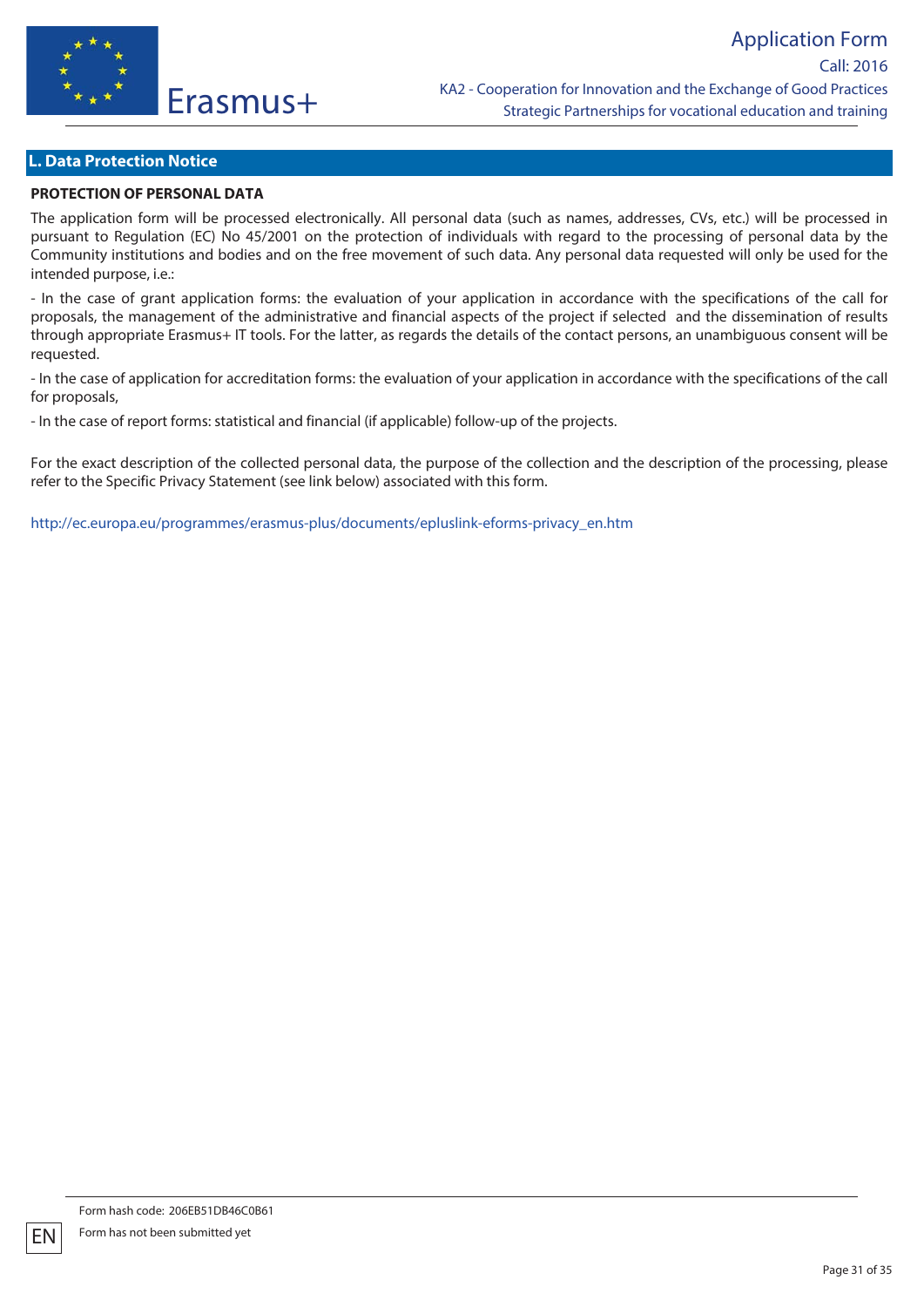

#### **M. Declaration of Honour**

To be signed by the person legally authorised to enter into legally binding commitments on behalf of the applicant organisation.

I, the undersigned, certify that the information contained in this application form is correct to the best of my knowledge. I put forward a request of an Erasmus+ grant as set out in section BUDGET of this application form.

Declare that:

- All information contained in this application, is correct to the best of my knowledge.

- In the case of projects in the field of youth, the participants involved in the activities fall in the age limits defined by the Programme.

- The organisation I represent has the adequate legal capacity to participate in the call for proposals.

#### EITHER

The organisation I represent has financial and operational capacity to complete the proposed action or work programme OR

The organisation I represent is considered to be a "public body" in the terms defined within the Call and can provide proof, if requested of this status, namely:

It provides learning opportunities and

- Either (a) at least 50% of its annual revenues over the last two years have been received from public sources;

- Or (b) it is controlled by public bodies or their representatives

I am authorised by my organisation to sign Community grant agreements on its behalf.

#### Certify that (in case the grant requested exceeds 60 000€):

The organisation I represent:

- is not bankrupt, being wound up, or having its affairs administered by the courts, has not entered into an arrangement with creditors, has not suspended business activities, is not the subject of proceedings concerning those matters, nor is it in any analogous situation arising from a similar procedure provided for in national legislation or regulations;

- has not been convicted of an offence concerning its professional conduct by a judgment which has the force of 'res judicata';

- has not been guilty of grave professional misconduct proven by any means which the National Agency can justify;

- has fulfilled its obligations relating to the payment of social security contributions or the payment of taxes in accordance with the legal provisions of the country in which it is established or those of the country where the grant agreement is to be performed;

- has not been the subject of a judgment which has the force of 'res judicata' for fraud, corruption, involvement in a criminal organisation or any other illegal activity detrimental to the Communities' financial interests;

- it is not currently subject to an administrative penalty referred to in Article 109(1) of the Financial regulations (Council Regulation 966/2012).

#### Acknowledge that:

The organisation I represent will not be awarded a grant if it finds itself, at the time of the grant award procedure, in contradiction with any of the statements certified above, or in the following situations:

- subject to a conflict of interest (for family, personal or political reason or through national, economic or any other interest shared with an organisation or an individual directly or indirectly involved in the grant award procedure);

- guilty of misrepresentation in supplying the information required by the National Agency as a condition of participation in the grant award procedure or has failed to supply this information.

In the event of this application being approved, the National Agency has the right to publish the name and address of this organisation, the subject of the grant and the amount awarded and the rate of funding.

Commit: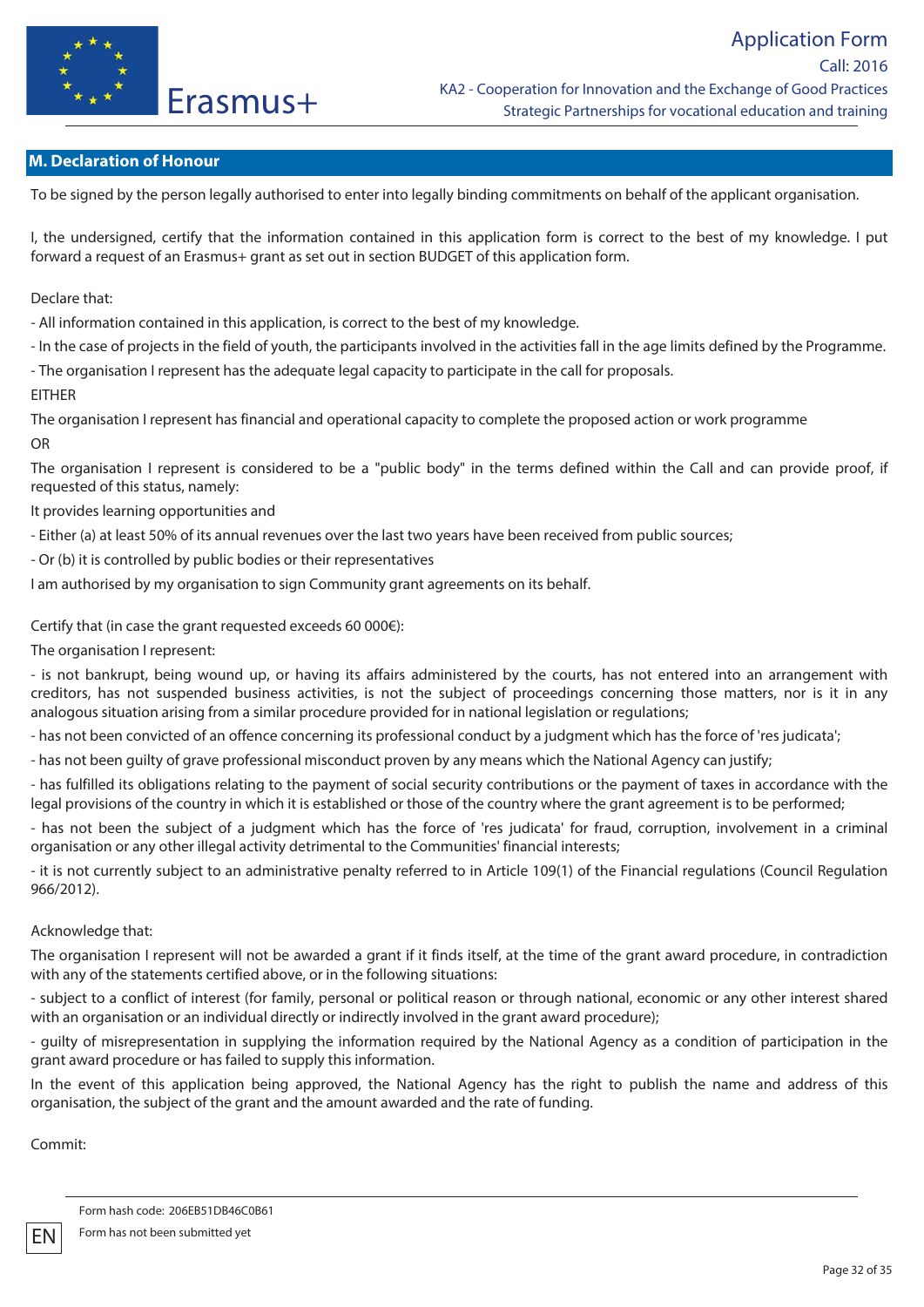

- my organisation and the other partner organisations herein, to take part upon request in dissemination and exploitation activities conducted by National Agencies, the Executive Agency and/or the European Commission, where the participation of individual participants may also be required.

I acknowledge that administrative and financial penalties may be imposed on the organisation I represent if it is guilty of misrepresentation or is found to have seriously failed to meet its contractual obligations under a previous contract or grant award procedure.

| Place:                        | Date (dd-mm-yyyy):                                                                                                                                                                                                                                                                                                                                                          |
|-------------------------------|-----------------------------------------------------------------------------------------------------------------------------------------------------------------------------------------------------------------------------------------------------------------------------------------------------------------------------------------------------------------------------|
|                               | Name of the applicant organisation:                                                                                                                                                                                                                                                                                                                                         |
| Name of legal representative: | N.B. deve coincidere con quello riportato nella sez. D.1.3. Legal Representative                                                                                                                                                                                                                                                                                            |
| Signature:                    | firma originale del Rappresentante Legale                                                                                                                                                                                                                                                                                                                                   |
|                               | NON richiesto da IT01<br>National ID number of the signing person (if requested by the National Agency):                                                                                                                                                                                                                                                                    |
|                               | timbro (se disponibile)<br>Stamp of the applicant organisation (if applicable):                                                                                                                                                                                                                                                                                             |
|                               |                                                                                                                                                                                                                                                                                                                                                                             |
|                               | <b>Print Declaration of Honour</b>                                                                                                                                                                                                                                                                                                                                          |
|                               |                                                                                                                                                                                                                                                                                                                                                                             |
|                               | il Rappresentante Legale dell'Applicant Organisation indicato nella sezione D.1.3. deve stampare la DoH, compilarlo<br>a mano e firmarla. La DoH firmata deve essere scansionata e allegata come annex (sezione N) prima dell'invio or<br>line dell'application form.<br>N.B. Il mancato invio della DoH firmata dal Rappresentante Legale rende l'application ineleggibile |
|                               |                                                                                                                                                                                                                                                                                                                                                                             |
|                               |                                                                                                                                                                                                                                                                                                                                                                             |
|                               | N.B. una volta stampata, la DoH riporterà un hash code diverso da quello dell'Application!                                                                                                                                                                                                                                                                                  |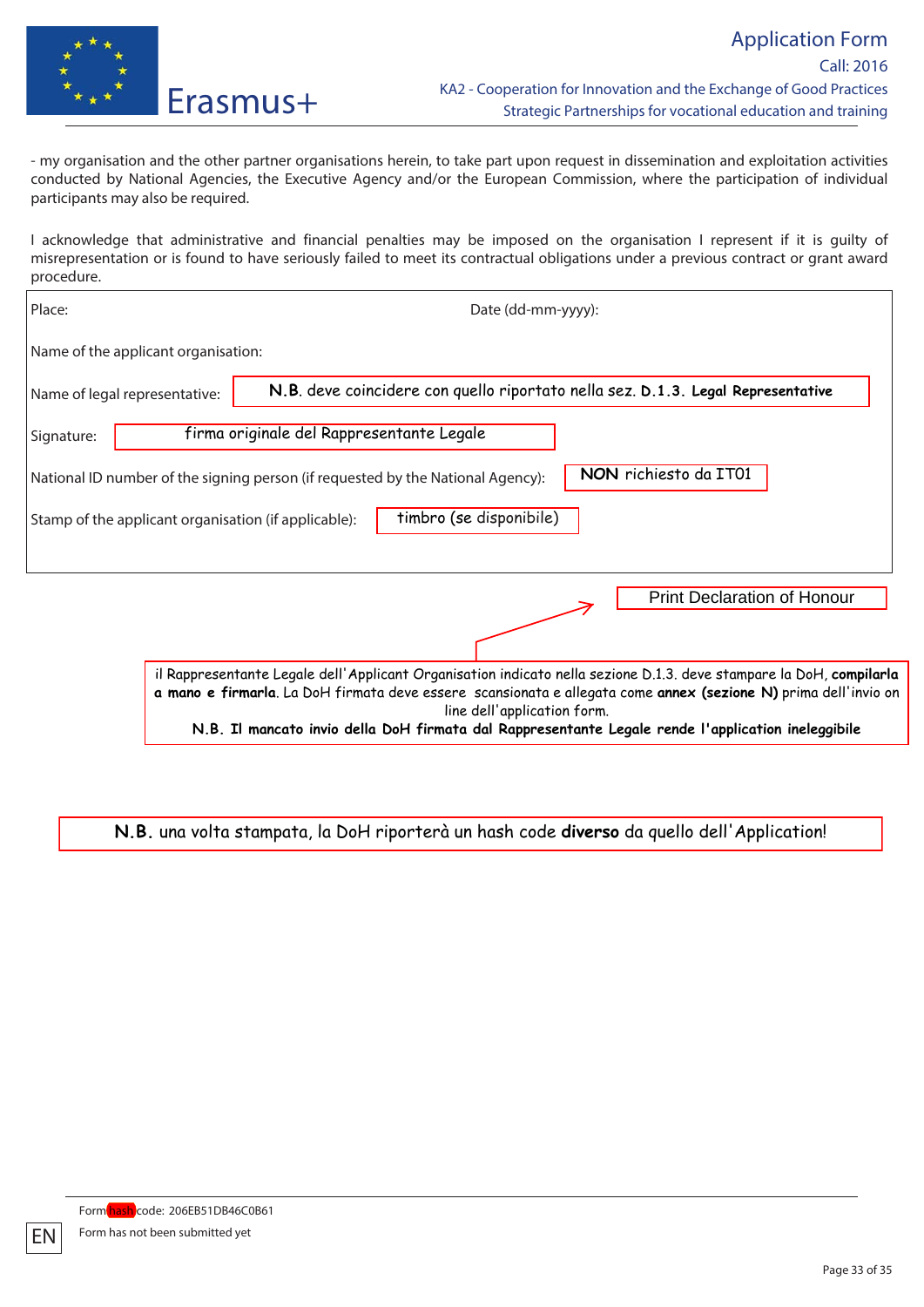

#### **N. Annexes**

Please note that all documents mentioned in section "Checklist" need to be attached here before you submit your application online.

| File Name                                                                                                                                                                                                                                                                                                        | File Size (kB) |     |
|------------------------------------------------------------------------------------------------------------------------------------------------------------------------------------------------------------------------------------------------------------------------------------------------------------------|----------------|-----|
|                                                                                                                                                                                                                                                                                                                  |                | Add |
|                                                                                                                                                                                                                                                                                                                  |                | Add |
|                                                                                                                                                                                                                                                                                                                  |                | Add |
|                                                                                                                                                                                                                                                                                                                  |                | Add |
|                                                                                                                                                                                                                                                                                                                  |                | Add |
| TotalSize                                                                                                                                                                                                                                                                                                        |                |     |
| allegare, utilizzando il tasto Add, i file richiesti<br>la dimensione complessiva dei file che si possono allegare è pari a 10.240 kb, per un totale massimo di 10 documenti<br>si suggerisce di effettuare scansioni a bassa risoluzione<br>se necessario, è possibile accorpare più documenti in un unico file |                |     |